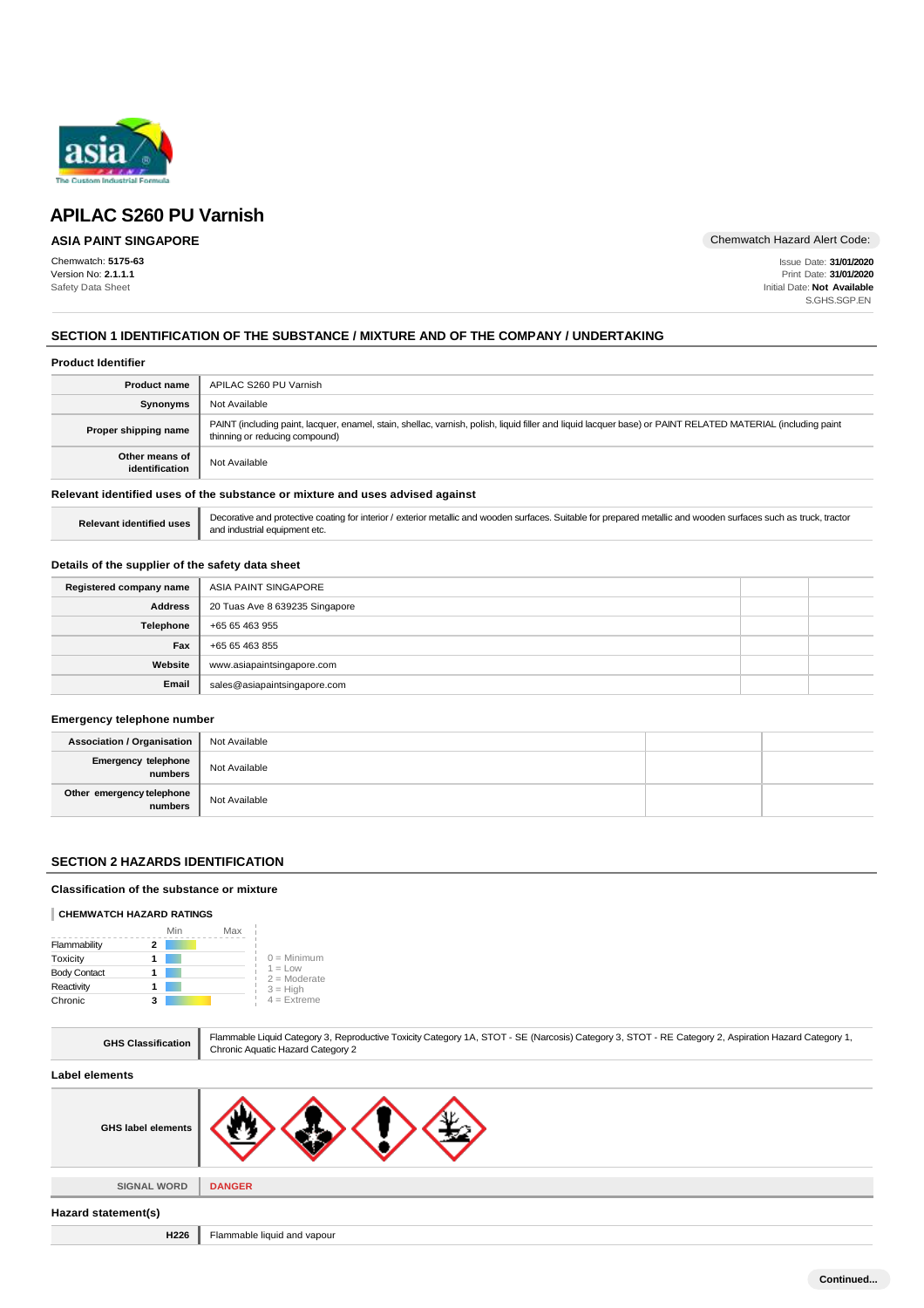| <b>H360</b> | May damage fertility or the unborn child                          |
|-------------|-------------------------------------------------------------------|
| H336        | May cause drowsiness or dizziness                                 |
| <b>H373</b> | May cause damage to organs through prolonged or repeated exposure |
| H304        | May be fatal if swallowed and enters airways                      |
| H411        | Toxic to aquatic life with long lasting effects                   |

## **Precautionary statement(s) Prevention**

| P201 | Obtain special instructions before use.                                    |
|------|----------------------------------------------------------------------------|
| P210 | Keep away from heat/sparks/open flames/hot surfaces. No smoking.           |
| P260 | Do not breathe dust/fume/gas/mist/vapours/spray.                           |
| P271 | Use only outdoors or in a well-ventilated area.                            |
| P280 | Wear protective gloves/protective clothing/eye protection/face protection. |
| P240 | Ground/bond container and receiving equipment.                             |
| P241 | Use explosion-proof electrical/ventilating/lighting//equipment.            |
| P242 | Use only non-sparking tools.                                               |
| P243 | Take precautionary measures against static discharge.                      |
| P273 | Avoid release to the environment.                                          |

# **Precautionary statement(s) Response**

| P301+P310      | IF SWALLOWED: Immediately call a POISON CENTER/doctor/                                              |
|----------------|-----------------------------------------------------------------------------------------------------|
| P308+P313      | IF exposed or concerned: Get medical advice/attention.                                              |
| P331           | Do NOT induce vomiting.                                                                             |
| P370+P378      | In case of fire: Use alcohol resistant foam or normal protein foam for extinction.                  |
| P312           | Call a POISON CENTER/doctor//if you feel unwell.                                                    |
| P391           | Collect spillage.                                                                                   |
| P303+P361+P353 | IF ON SKIN (or hair): Take off immediately all contaminated clothing. Rinse skin with water/shower. |
| P304+P340      | IF INHALED: Remove person to fresh air and keep comfortable for breathing.                          |

# **Precautionary statement(s) Storage**

| P403+P235 | Store in a well-ventilated place. Keep cool.                     |
|-----------|------------------------------------------------------------------|
| P405      | Store locked up.                                                 |
| P403+P233 | Store in a well-ventilated place. Keep container tightly closed. |

# **Precautionary statement(s) Disposal**

**P501** Dispose of contents/container in accordance with local regulations.

# **SECTION 3 COMPOSITION / INFORMATION ON INGREDIENTS**

## **Substances**

See section below for composition of Mixtures

# **Mixtures**

| <b>CAS No</b> | %[weight] | Name                                        |
|---------------|-----------|---------------------------------------------|
| 64742-82-1    | 30-60     | naphtha petroleum, heavy, hydrodesulfurised |
| 91671-83-9    | `         | lead(2+) isooctanoate, basic                |

# **SECTION 4 FIRST AID MEASURES**

# **Description of first aid measures**

| <b>Eye Contact</b>  | If this product comes in contact with the eyes:<br>Wash out immediately with fresh running water.<br>Ensure complete irrigation of the eye by keeping eyelids apart and away from eye and moving the eyelids by occasionally lifting the upper and lower lids.<br>▶ Seek medical attention without delay; if pain persists or recurs seek medical attention.<br>► Removal of contact lenses after an eye injury should only be undertaken by skilled personnel.                  |
|---------------------|----------------------------------------------------------------------------------------------------------------------------------------------------------------------------------------------------------------------------------------------------------------------------------------------------------------------------------------------------------------------------------------------------------------------------------------------------------------------------------|
| <b>Skin Contact</b> | If skin contact occurs:<br>Immediately remove all contaminated clothing, including footwear.<br>Flush skin and hair with running water (and soap if available).<br>Seek medical attention in event of irritation.                                                                                                                                                                                                                                                                |
| Inhalation          | If fumes or combustion products are inhaled remove from contaminated area.<br>Lay patient down. Keep warm and rested.<br>Prostheses such as false teeth, which may block airway, should be removed, where possible, prior to initiating first aid procedures.<br>Apply artificial respiration if not breathing, preferably with a demand valve resuscitator, bag-valve mask device, or pocket mask as trained. Perform CPR if<br>necessary.<br>Transport to hospital, or doctor. |
|                     |                                                                                                                                                                                                                                                                                                                                                                                                                                                                                  |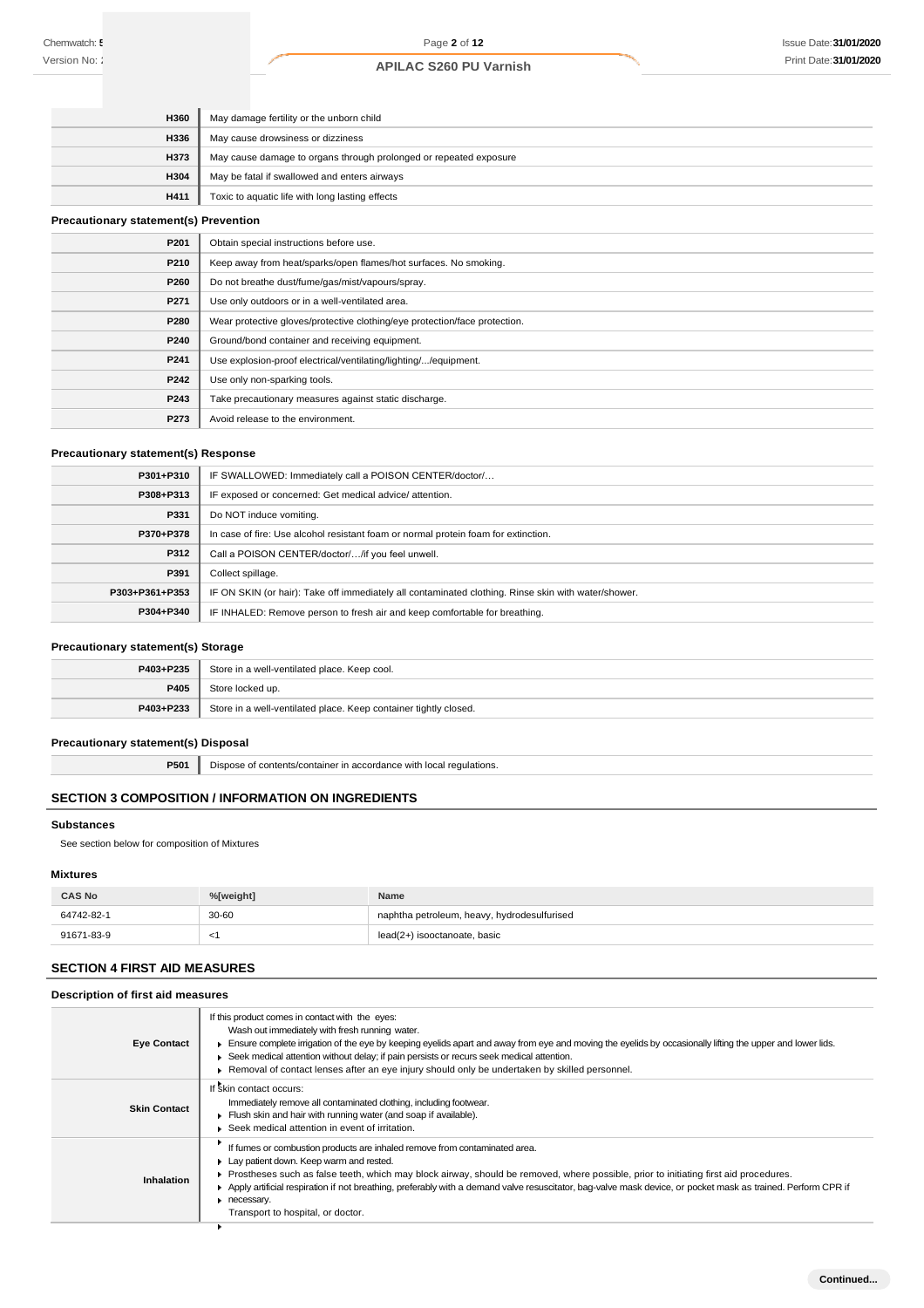**Indication of any immediate medical attention and special treatment needed** If swallowed do **NOT** induce vomiting. If vomiting occurs, lean patient forward or place on left side (head-down position, if possible) to maintain open airway and prevent aspiration. **Deserve the patient carefully.** Never give liquid to a person showing signs of being sleepy or with reduced awareness; i.e. becoming unconscious. Give water to rinse out mouth, then provide liquid slowly and as much as casualty can comfortably drink. ▶ Seek medical advice. Avoid giving milk or oils. Avoid giving alcohol. If spontaneous vomiting appears imminent or occurs, hold patient's head down, lower than their hips to help avoid possible aspiration of vomitus. **Ingestion**

- For acute or short term repeated exposures to petroleum distillates or related hydrocarbons:
	- Primary threat to life, from pure petroleum distillate ingestion and/or inhalation, is respiratory failure.
- Patients should be quickly evaluated for signs of respiratory distress (e.g. cyanosis, tachypnoea, intercostal retraction, obtundation) and given oxygen. Patients with inadequate tidal volumes or poor arterial blood gases (pO2 50 mm Hg) should be intubated.
- ▶ Arrhythmias complicate some hydrocarbon ingestion and/or inhalation and electrocardiographic evidence of myocardial injury has been reported; intravenous lines and cardiac monitors should be established in obviously symptomatic patients. The lungs excrete inhaled solvents, so that hyperventilation improves clearance.
- A chest x-ray should be taken immediately after stabilisation of breathing and circulation to document aspiration and detect the presence of pneumothorax.
- Epinephrine (adrenalin) is not recommended for treatment of bronchospasm because of potential myocardial sensitisation to catecholamines. Inhaled cardioselective bronchodilators (e.g. Alupent, Salbutamol) are the preferred agents, with aminophylline a second choice.
- Lavage is indicated in patients who require decontamination; ensure use of cuffed endotracheal tube in adult patients. [Ellenhorn and Barceloux: Medical Toxicology]

Any material aspirated during vomiting may produce lung injury. Therefore emesis should not be induced mechanically or pharmacologically. Mechanical means should be used if it is considered necessary to evacuate the stomach contents; these include gastric lavage after endotracheal intubation. If spontaneous vomiting has occurred after ingestion, the patient should be monitored for difficult breathing, as adverse effects of aspiration into the lungs may be delayed up to 48 hours.

- Gastric acids solubilise lead and its salts and lead absorption occurs in the small bowel.
- Particles of less than 1 um diameter are substantially absorbed by the alveoli following inhalation.
- Lead is distributed to the red blood cells and has a half-life of 35 days. It is subsequently redistributed to soft tissue & bone-stores or eliminated. The kidney accounts for 75% of daily lead loss; integumentary and alimentary losses account for the remainder.
- ▶ Neurasthenic symptoms are the most common symptoms of intoxication. Lead toxicity produces a classic motor neuropathy. Acute encephalopathy appears infrequently in adults. Diazepam is the best drug for seizures.
- ▶ Whole-blood lead is the best measure of recent exposure; free erythrocyte protoporphyrin (FEP) provides the best screening for chronic exposure. Obvious clinical symptoms occur in adults when whole-blood lead exceeds 80 ug/dL.
- ▶ British Anti-Lewisite is an effective antidote and enhances faecal and urinary excretion of lead. The onset of action of BAL is about 30 minutes and most of the chelated metal complex is excreted in 4-6 hours, primarily in the bile. Adverse reaction appears in up to 50% of patients given BAL in doses exceeding 5 mg/kg. CaNa2EDTA has also been used alone or in concert with BAL as an antidote. D-penicillamine is the usual oral agent for mobilisation of bone lead; its use in the treatment of lead poisoning remains investigational. 2,3-dimercapto-1-propanesulfonic acid (DMPS) and dimercaptosuccinic acid (DMSA) are water soluble analogues of BAL and their effectiveness is undergoing review. As a rule, stop BAL if lead decreases below 50 ug/dL; stop CaNa2EDTA if blood lead decreases below 40 ug/dL or urinary lead drops below 2 mg/24hrs.

#### [Ellenhorn & Barceloux: Medical Toxicology]

#### BIOLOGICAL EXPOSURE INDEX - BEI

These represent the determinants observed in specimens collected from a healthy worker who has been exposed at the Exposure Standard (ES or TLV):

| Determinant                     | Index                                                | Sampling Time          | Comments |
|---------------------------------|------------------------------------------------------|------------------------|----------|
| 1. Lead in blood                | 30 ug/100 ml                                         | <b>Not Critical</b>    |          |
| 2. Lead in urine                | 150 ug/gm creatinine                                 | <b>Not Critical</b>    | в        |
| 3. Zinc protoporphyrin in blood | 250 ug/100 ml erythrocytes OR 100 ug/100 ml<br>blood | After 1 month exposure | B        |

B: Background levels occur in specimens collected from subjects **NOT** exposed.

#### **SECTION 5 FIREFIGHTING MEASURES**

#### **Extinguishing media**

- $F<sub>o</sub>$ am.
- Drv chemical powder.
- BCF (where regulations permit).
- Carbon dioxide.
- Water spray or fog Large fires only.

#### **Special hazards arising from the substrate or mixture**

| <b>Fire Incompatibility</b>    | Avoid contamination with oxidising agents i.e. nitrates, oxidising acids, chlorine bleaches, pool chlorine etc. as ignition may result                                                                                                                                                                                                                                                                                                                                                                                                                                                                                                               |  |  |
|--------------------------------|------------------------------------------------------------------------------------------------------------------------------------------------------------------------------------------------------------------------------------------------------------------------------------------------------------------------------------------------------------------------------------------------------------------------------------------------------------------------------------------------------------------------------------------------------------------------------------------------------------------------------------------------------|--|--|
| <b>Advice for firefighters</b> |                                                                                                                                                                                                                                                                                                                                                                                                                                                                                                                                                                                                                                                      |  |  |
| <b>Fire Fighting</b>           | Alert Fire Brigade and tell them location and nature of hazard.<br>May be violently or explosively reactive.<br>Wear breathing apparatus plus protective gloves.<br>Prevent, by any means available, spillage from entering drains or water course.<br>If safe, switch off electrical equipment until vapour fire hazard removed.<br>Use water delivered as a fine spray to control fire and cool adjacent area.<br>Avoid spraying water onto liquid pools.<br>DO NOT approach containers suspected to be hot.<br>Cool fire exposed containers with water spray from a protected location.<br>If safe to do so, remove containers from path of fire. |  |  |
| <b>Fire/Explosion Hazard</b>   | Liquid and vapour are flammable.<br>Moderate fire hazard when exposed to heat or flame.<br>Vapour forms an explosive mixture with air.<br>Moderate explosion hazard when exposed to heat or flame.<br>Vapour may travel a considerable distance to source of ignition.<br>Heating may cause expansion or decomposition leading to violent rupture of containers.<br>On combustion, may emit toxic fumes of carbon monoxide (CO).                                                                                                                                                                                                                     |  |  |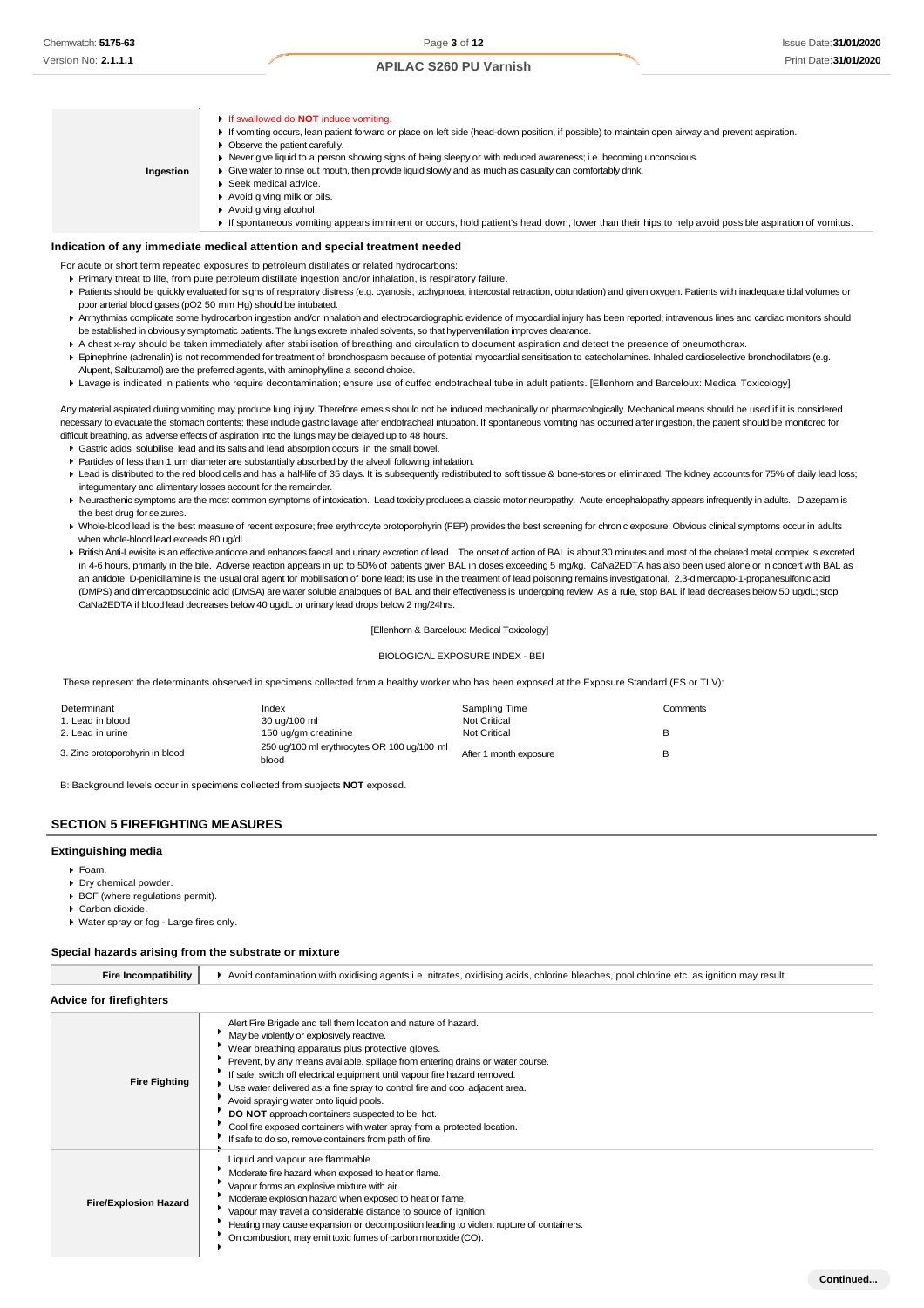Combustion products include,: carbon dioxide (CO2), metal oxides, other pyrolysis products typical of burning organic material

# **SECTION 6 ACCIDENTAL RELEASE MEASURES**

| Personal precautions, protective equipment and emergency procedures |                                                                                                                                                                                                                                                                                                                                                                                                                                                                                                                                                                                                                                                                                                                                                                                                                                                                                                                                                                        |  |  |  |
|---------------------------------------------------------------------|------------------------------------------------------------------------------------------------------------------------------------------------------------------------------------------------------------------------------------------------------------------------------------------------------------------------------------------------------------------------------------------------------------------------------------------------------------------------------------------------------------------------------------------------------------------------------------------------------------------------------------------------------------------------------------------------------------------------------------------------------------------------------------------------------------------------------------------------------------------------------------------------------------------------------------------------------------------------|--|--|--|
| <b>Minor Spills</b>                                                 | Remove all ignition sources.<br>Clean up all spills immediately.<br>Avoid breathing vapours and contact with skin and eyes.<br>Control personal contact with the substance, by using protective equipment.<br>Contain and absorb small quantities with vermiculite or other absorbent material.<br>Wipe up.<br>Collect residues in a flammable waste container.                                                                                                                                                                                                                                                                                                                                                                                                                                                                                                                                                                                                        |  |  |  |
| <b>Major Spills</b>                                                 | Clear area of personnel and move upwind.<br>Alert Fire Brigade and tell them location and nature of hazard.<br>May be violently or explosively reactive.<br>Wear breathing apparatus plus protective gloves.<br>Prevent, by any means available, spillage from entering drains or water course.<br>Consider evacuation (or protect in place).<br>No smoking, naked lights or ignition sources.<br>Increase ventilation.<br>Stop leak if safe to do so.<br>Water spray or fog may be used to disperse /absorb vapour.<br>Contain spill with sand, earth or vermiculite.<br>Use only spark-free shovels and explosion proof equipment.<br>Collect recoverable product into labelled containers for recycling.<br>Absorb remaining product with sand, earth or vermiculite.<br>Collect solid residues and seal in labelled drums for disposal.<br>Wash area and prevent runoff into drains.<br>If contamination of drains or waterways occurs, advise emergency services. |  |  |  |

Personal Protective Equipment advice is contained in Section 8 of the SDS.

# **SECTION 7 HANDLING AND STORAGE**

#### **Precautions for safe handling**

| Safe handling            | The conductivity of this material may make it a static accumulator., A liquid is typically considered nonconductive if its conductivity is below 100 pS/m and is<br>considered semi-conductive if its conductivity is below 10 000 pS/m., Whether a liquid is nonconductive or semi-conductive, the precautions are the same., A<br>number of factors, for example liquid temperature, presence of contaminants, and anti-static additives can greatly influence the conductivity of a liquid.<br>Even with proper grounding and bonding, this material can still accumulate an electrostatic charge. If sufficient charge is allowed to accumulate, electrostatic<br>discharge and ignition of flammable air-vapour mixtures can occur.<br>Containers, even those that have been emptied, may contain explosive vapours.<br>Do NOT cut, drill, grind, weld or perform similar operations on or near containers.<br><b>DO NOT</b> allow clothing wet with material to stay in contact with skin<br>Avoid all personal contact, including inhalation.<br>Wear protective clothing when risk of overexposure occurs.<br>Use in a well-ventilated area.<br>Prevent concentration in hollows and sumps.<br>DO NOT enter confined spaces until atmosphere has been checked.<br>Avoid smoking, naked lights or ignition sources.<br>Avoid generation of static electricity.<br><b>DO NOT</b> use plastic buckets.<br>Earth all lines and equipment.<br>Use spark-free tools when handling.<br>Avoid contact with incompatible materials.<br>When handling, <b>DO NOT</b> eat, drink or smoke.<br>Keep containers securely sealed when not in use.<br>Avoid physical damage to containers.<br>Always wash hands with soap and water after handling.<br>Work clothes should be laundered separately.<br>Use good occupational work practice.<br>Observe manufacturer's storage and handling recommendations contained within this SDS.<br>٠<br>Atmosphere should be regularly checked against established exposure standards to ensure safe working conditions. |
|--------------------------|---------------------------------------------------------------------------------------------------------------------------------------------------------------------------------------------------------------------------------------------------------------------------------------------------------------------------------------------------------------------------------------------------------------------------------------------------------------------------------------------------------------------------------------------------------------------------------------------------------------------------------------------------------------------------------------------------------------------------------------------------------------------------------------------------------------------------------------------------------------------------------------------------------------------------------------------------------------------------------------------------------------------------------------------------------------------------------------------------------------------------------------------------------------------------------------------------------------------------------------------------------------------------------------------------------------------------------------------------------------------------------------------------------------------------------------------------------------------------------------------------------------------------------------------------------------------------------------------------------------------------------------------------------------------------------------------------------------------------------------------------------------------------------------------------------------------------------------------------------------------------------------------------------------------------------------------------------------------------------------------------------------------------------------------------------|
| <b>Other information</b> | Store in original containers in approved flammable liquid storage area.<br>Store away from incompatible materials in a cool, dry, well-ventilated area.<br>٠<br><b>DO NOT</b> store in pits, depressions, basements or areas where vapours may be trapped.<br>No smoking, naked lights, heat or ignition sources.<br>۰.<br>▶ Storage areas should be clearly identified, well illuminated, clear of obstruction and accessible only to trained and authorised personnel - adequate security<br>must be provided so that unauthorised personnel do not have access.<br>Store according to applicable regulations for flammable materials for storage tanks, containers, piping, buildings, rooms, cabinets, allowable quantities and<br>minimum storage distances.<br>Use non-sparking ventilation systems, approved explosion proof equipment and intrinsically safe electrical systems.<br>Have appropriate extinguishing capability in storage area (e.g. portable fire extinguishers - dry chemical, foam or carbon dioxide) and flammable gas<br>detectors.<br>Keep adsorbents for leaks and spills readily available.<br>▶ Protect containers against physical damage and check regularly for leaks.<br>• Observe manufacturer's storage and handling recommendations contained within this SDS.<br>In addition, for tank storages (where appropriate):<br>Store in grounded, properly designed and approved vessels and away from incompatible materials.<br>For bulk storages, consider use of floating roof or nitrogen blanketed vessels; where venting to atmosphere is possible, equip storage tank vents with flame<br>arrestors; inspect tank vents during winter conditions for vapour/ice build-up.<br>Storage tanks should be above ground and diked to hold entire contents.                                                                                                                                                                                                                                                           |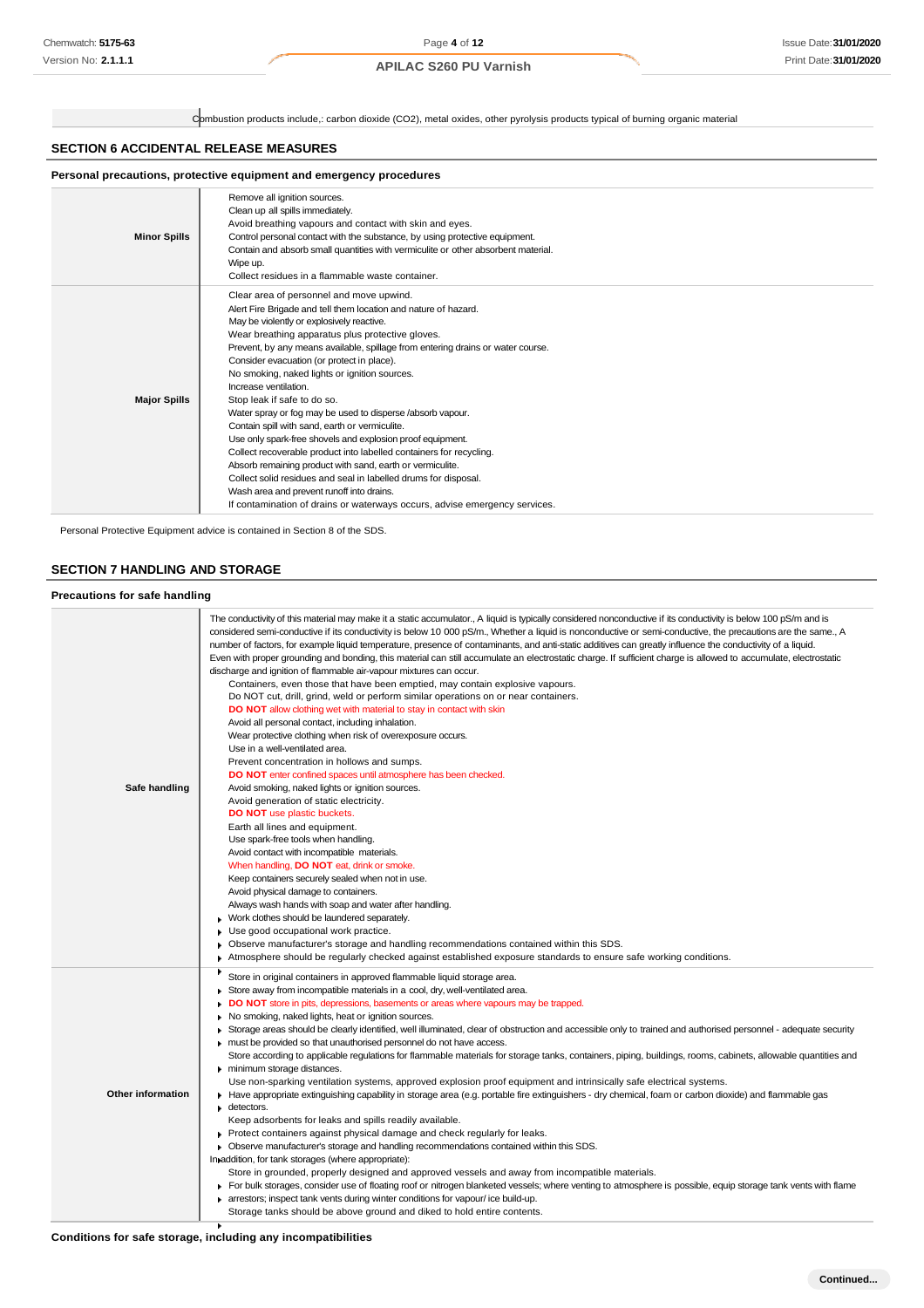| Suitable container      | Packing as supplied by manufacturer.<br>Plastic containers may only be used if approved for flammable liquid.<br>Check that containers are clearly labelled and free from leaks.<br>For low viscosity materials (i): Drums and jerry cans must be of the non-removable head type. (ii): Where a can is to be used as an inner package, the can<br>must have a screwed enclosure.<br>For materials with a viscosity of at least 2680 cSt. (23 deg. C)<br>For manufactured product having a viscosity of at least 250 cSt. (23 deg. C)<br>Manufactured product that requires stirring before use and having a viscosity of at least 20 cSt (25 deg. C): (i) Removable head packaging; (ii) Cans with<br>friction closures and (iii) low pressure tubes and cartridges may be used.<br>Where combination packages are used, and the inner packages are of glass, there must be sufficient inert cushioning material in contact with inner and outer<br>packages<br>In addition, where inner packagings are glass and contain liquids of packing group I there must be sufficient inert absorbent to absorb any spillage, unless<br>the outer packaging is a close fitting moulded plastic box and the substances are not incompatible with the plastic.                                                                                                                                                                                                                                                                                                                                                                                                                                                                                                                                                                                                                                                                                                                                                                                                                                                                                                                                                                                                                                                                                                                                                                                                                                                                                                                                                                                                                                                                                                                                                                                                                                                                                                                                                                                                                                                                                                                                                                                                                                                                                                                                                                                                                                                                           |
|-------------------------|--------------------------------------------------------------------------------------------------------------------------------------------------------------------------------------------------------------------------------------------------------------------------------------------------------------------------------------------------------------------------------------------------------------------------------------------------------------------------------------------------------------------------------------------------------------------------------------------------------------------------------------------------------------------------------------------------------------------------------------------------------------------------------------------------------------------------------------------------------------------------------------------------------------------------------------------------------------------------------------------------------------------------------------------------------------------------------------------------------------------------------------------------------------------------------------------------------------------------------------------------------------------------------------------------------------------------------------------------------------------------------------------------------------------------------------------------------------------------------------------------------------------------------------------------------------------------------------------------------------------------------------------------------------------------------------------------------------------------------------------------------------------------------------------------------------------------------------------------------------------------------------------------------------------------------------------------------------------------------------------------------------------------------------------------------------------------------------------------------------------------------------------------------------------------------------------------------------------------------------------------------------------------------------------------------------------------------------------------------------------------------------------------------------------------------------------------------------------------------------------------------------------------------------------------------------------------------------------------------------------------------------------------------------------------------------------------------------------------------------------------------------------------------------------------------------------------------------------------------------------------------------------------------------------------------------------------------------------------------------------------------------------------------------------------------------------------------------------------------------------------------------------------------------------------------------------------------------------------------------------------------------------------------------------------------------------------------------------------------------------------------------------------------------------------------------------------------------------------------------------------------------------------------|
| Storage incompatibility | For alkyl aromatics:<br>The alkyl side chain of aromatic rings can undergo oxidation by several mechanisms. The most common and dominant one is the attack by oxidation at benzylic<br>carbon as the intermediate formed is stabilised by resonance structure of the ring.<br>Following reaction with oxygen and under the influence of sunlight, a hydroperoxide at the alpha-position to the aromatic ring, is the primary oxidation product<br>formed (provided a hydrogen atom is initially available at this position) - this product is often short-lived but may be stable dependent on the nature of the<br>aromatic substitution; a secondary C-H bond is more easily attacked than a primary C-H bond whilst a tertiary C-H bond is even more susceptible to attack<br>by oxygen<br>Monoalkylbenzenes may subsequently form monocarboxylic acids; alkyl naphthalenes mainly produce the corresponding naphthalene carboxylic acids.<br>Oxidation in the presence of transition metal salts not only accelerates but also selectively decomposes the hydroperoxides.<br>Hock-rearrangement by the influence of strong acids converts the hydroperoxides to hemiacetals. Peresters formed from the hydroperoxides undergo<br>Criegee rearrangement easily.<br>Alkali metals accelerate the oxidation while CO2 as co-oxidant enhances the selectivity.<br>Microwave conditions give improved yields of the oxidation products.<br>Photo-oxidation products may occur following reaction with hydroxyl radicals and NOx - these may be components of photochemical smogs.<br>Oxidation of Alkylaromatics: T.S.S Rao and Shubhra Awasthi: E-Journal of Chemistry Vol 4, No. 1, pp 1-13 January 2007<br>Vigorous reactions, sometimes amounting to explosions, can result from the contact between aromatic rings and strong oxidising agents.<br>Aromatics can react exothermically with bases and with diazo compounds.<br>Low molecular weight alkanes:<br>May react violently with strong oxidisers, chlorine, chlorine dioxide, dioxygenyl tetrafluoroborate.<br>May react with oxidising materials, nickel carbonyl in the presence of oxygen, heat.<br>Are incompatible with nitronium tetrafluoroborate(1-), halogens and interhalogens<br>may generate electrostatic charges, due to low conductivity, on flow or agitation.<br>Avoid flame and ignition sources<br>Redox reactions of alkanes, in particular with oxygen and the halogens, are possible as the carbon atoms are in a strongly reduced condition. Reaction with<br>oxygen (if present in sufficient quantity to satisfy the reaction stoichiometry) leads to combustion without any smoke, producing carbon dioxide and water. Free<br>radical halogenation reactions occur with halogens, leading to the production of haloalkanes. In addition, alkanes have been shown to interact with, and bind to,<br>certain transition metal complexes<br>Interaction between chlorine and ethane over activated carbon at 350 deg C has caused explosions, but added carbon dioxide reduces the risk. The violent<br>interaction of liquid chlorine injected into ethane at 80 deg C/10 bar becomes very violent if ethylene is also present A mixture prepared at -196 deg C with<br>either methane or ethane exploded when the temp was raised to -78 deg C. Addition of nickel carbonyl to an n-butane-oxygen mixture causes an explosion at<br>20-40 deg C.<br>Alkanes will react with steam in the presence of a nickel catalyst to give hydrogen. |

# **SECTION 8 EXPOSURE CONTROLS / PERSONAL PROTECTION**

# **Control parameters**

#### **OCCUPATIONAL EXPOSURE LIMITS (OEL)**

| <b>INGREDIENT DATA</b>                                                 |                                             |                      |                     |               |               |               |
|------------------------------------------------------------------------|---------------------------------------------|----------------------|---------------------|---------------|---------------|---------------|
| Source                                                                 | Ingredient                                  | <b>Material name</b> | <b>TWA</b>          | <b>STEL</b>   | Peak          | <b>Notes</b>  |
| Singapore Permissible<br><b>Exposure Limits of Toxic</b><br>Substances | naphtha petroleum, heavy, hydrodesulfurised | Stoddard solvent     | 525 mg/m3 / 100 ppm | Not Available | Not Available | Not Available |
| <b>EMERGENCY LIMITS</b>                                                |                                             |                      |                     |               |               |               |

# **Ingredient Material name TEEL-1 TEEL-2 TEEL-3** naphtha petroleum, heavy, hydrodesulfurised Stoddard solvent; (Mineral spirits, 85% nonane and 15% trimethyl benzene) 100 ppm 350 ppm 29500 ppm **Ingredient Original IDLH Revised IDLH** naphtha petroleum, heavy, hydrodesulfurised 29,500 mg/m3 29,500 mg/m3 20,000 mg/m3 20,000 mg/m3 lead(2+) isooctanoate, basic 700 mg/m3 100 mg/m3

#### **Exposure controls**

| Appropriate engineering<br>controls | Engineering controls are used to remove a hazard or place a barrier between the worker and the hazard. Well-designed engineering controls can be highly<br>effective in protecting workers and will typically be independent of worker interactions to provide this high level of protection.<br>The basic types of engineering controls are:<br>Process controls which involve changing the way a job activity or process is done to reduce the risk.<br>Enclosure and/or isolation of emission source which keeps a selected hazard "physically" away from the worker and ventilation that strategically "adds" and<br>"removes" air in the work environment. Ventilation can remove or dilute an air contaminant if designed properly. The design of a ventilation system must match<br>the particular process and chemical or contaminant in use.<br>Employers may need to use multiple types of controls to prevent employee overexposure.<br>For flammable liquids and flammable gases, local exhaust ventilation or a process enclosure ventilation system may be required. Ventilation equipment should<br>be explosion-resistant.<br>Air contaminants generated in the workplace possess varying "escape" velocities which, in turn, determine the "capture velocities" of fresh circulating air |
|-------------------------------------|-----------------------------------------------------------------------------------------------------------------------------------------------------------------------------------------------------------------------------------------------------------------------------------------------------------------------------------------------------------------------------------------------------------------------------------------------------------------------------------------------------------------------------------------------------------------------------------------------------------------------------------------------------------------------------------------------------------------------------------------------------------------------------------------------------------------------------------------------------------------------------------------------------------------------------------------------------------------------------------------------------------------------------------------------------------------------------------------------------------------------------------------------------------------------------------------------------------------------------------------------------------------------------------------------------------|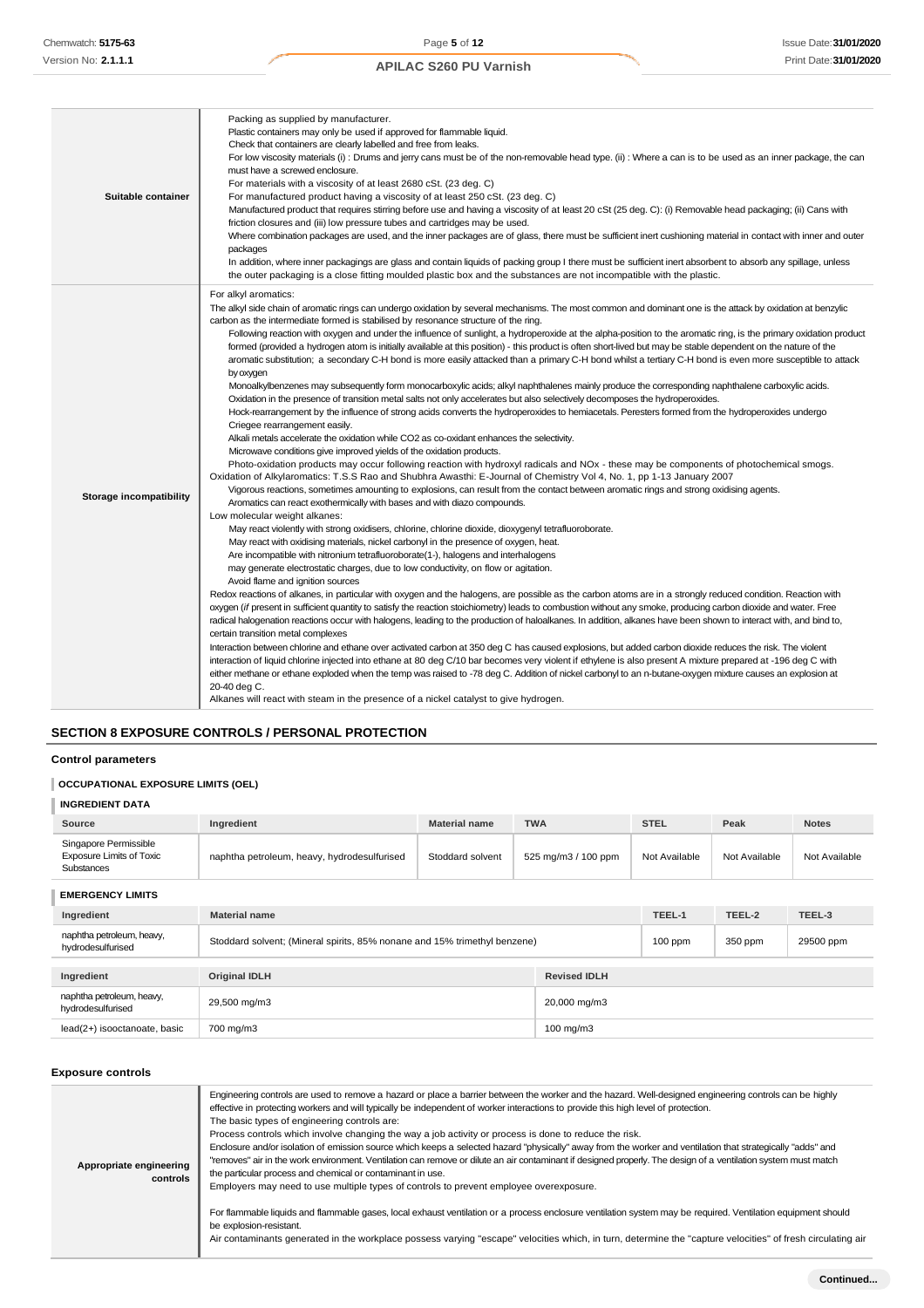Î.

# **APILAC S260 PU Varnish**

| Type of Contaminant:<br>Air Speed:<br>$0.25 - 0.5$ m/s<br>$(50-100)$<br>solvent, vapours, degreasing etc., evaporating from tank (in still air).<br>f/min.)<br>$0.5 - 1$ m/s<br>aerosols, fumes from pouring operations, intermittent container filling, low speed conveyer transfers, welding, spray drift, plating acid fumes,<br>$(100 - 200)$<br>pickling (released at low velocity into zone of active generation)<br>f/min.)<br>$1-2.5$ m/s<br>direct spray, spray painting in shallow booths, drum filling, conveyer loading, crusher dusts, gas discharge (active generation into zone of<br>$(200 - 500)$<br>rapid air motion)<br>f/min.)<br>Within each range the appropriate value depends on:<br>Lower end of the range<br>Upper end of the range<br>1: Room air currents minimal or favourable to capture<br>1: Disturbing room air currents<br>2: Contaminants of low toxicity or of nuisance value only.<br>2: Contaminants of high toxicity                                                                                                                                                                                                                                                                                                                                                                                                                                                                                                                                                                                                                                                                                                                                                                                                                                                                                                                    |
|--------------------------------------------------------------------------------------------------------------------------------------------------------------------------------------------------------------------------------------------------------------------------------------------------------------------------------------------------------------------------------------------------------------------------------------------------------------------------------------------------------------------------------------------------------------------------------------------------------------------------------------------------------------------------------------------------------------------------------------------------------------------------------------------------------------------------------------------------------------------------------------------------------------------------------------------------------------------------------------------------------------------------------------------------------------------------------------------------------------------------------------------------------------------------------------------------------------------------------------------------------------------------------------------------------------------------------------------------------------------------------------------------------------------------------------------------------------------------------------------------------------------------------------------------------------------------------------------------------------------------------------------------------------------------------------------------------------------------------------------------------------------------------------------------------------------------------------------------------------------------------|
|                                                                                                                                                                                                                                                                                                                                                                                                                                                                                                                                                                                                                                                                                                                                                                                                                                                                                                                                                                                                                                                                                                                                                                                                                                                                                                                                                                                                                                                                                                                                                                                                                                                                                                                                                                                                                                                                                |
|                                                                                                                                                                                                                                                                                                                                                                                                                                                                                                                                                                                                                                                                                                                                                                                                                                                                                                                                                                                                                                                                                                                                                                                                                                                                                                                                                                                                                                                                                                                                                                                                                                                                                                                                                                                                                                                                                |
|                                                                                                                                                                                                                                                                                                                                                                                                                                                                                                                                                                                                                                                                                                                                                                                                                                                                                                                                                                                                                                                                                                                                                                                                                                                                                                                                                                                                                                                                                                                                                                                                                                                                                                                                                                                                                                                                                |
|                                                                                                                                                                                                                                                                                                                                                                                                                                                                                                                                                                                                                                                                                                                                                                                                                                                                                                                                                                                                                                                                                                                                                                                                                                                                                                                                                                                                                                                                                                                                                                                                                                                                                                                                                                                                                                                                                |
|                                                                                                                                                                                                                                                                                                                                                                                                                                                                                                                                                                                                                                                                                                                                                                                                                                                                                                                                                                                                                                                                                                                                                                                                                                                                                                                                                                                                                                                                                                                                                                                                                                                                                                                                                                                                                                                                                |
|                                                                                                                                                                                                                                                                                                                                                                                                                                                                                                                                                                                                                                                                                                                                                                                                                                                                                                                                                                                                                                                                                                                                                                                                                                                                                                                                                                                                                                                                                                                                                                                                                                                                                                                                                                                                                                                                                |
|                                                                                                                                                                                                                                                                                                                                                                                                                                                                                                                                                                                                                                                                                                                                                                                                                                                                                                                                                                                                                                                                                                                                                                                                                                                                                                                                                                                                                                                                                                                                                                                                                                                                                                                                                                                                                                                                                |
|                                                                                                                                                                                                                                                                                                                                                                                                                                                                                                                                                                                                                                                                                                                                                                                                                                                                                                                                                                                                                                                                                                                                                                                                                                                                                                                                                                                                                                                                                                                                                                                                                                                                                                                                                                                                                                                                                |
| 3: Intermittent, low production.<br>3: High production, heavy use                                                                                                                                                                                                                                                                                                                                                                                                                                                                                                                                                                                                                                                                                                                                                                                                                                                                                                                                                                                                                                                                                                                                                                                                                                                                                                                                                                                                                                                                                                                                                                                                                                                                                                                                                                                                              |
| 4: Large hood or large air mass in motion<br>4: Small hood-local control only                                                                                                                                                                                                                                                                                                                                                                                                                                                                                                                                                                                                                                                                                                                                                                                                                                                                                                                                                                                                                                                                                                                                                                                                                                                                                                                                                                                                                                                                                                                                                                                                                                                                                                                                                                                                  |
| Simple theory shows that air velocity falls rapidly with distance away from the opening of a simple extraction pipe. Velocity generally decreases with the square<br>of distance from the extraction point (in simple cases). Therefore the air speed at the extraction point should be adjusted, accordingly, after reference to<br>distance from the contaminating source. The air velocity at the extraction fan, for example, should be a minimum of 1-2 m/s (200-400 f/min.) for extraction of<br>solvents generated in a tank 2 meters distant from the extraction point. Other mechanical considerations, producing performance deficits within the extraction<br>apparatus, make it essential that theoretical air velocities are multiplied by factors of 10 or more when extraction systems are installed or used.                                                                                                                                                                                                                                                                                                                                                                                                                                                                                                                                                                                                                                                                                                                                                                                                                                                                                                                                                                                                                                                   |
| <b>Personal protection</b>                                                                                                                                                                                                                                                                                                                                                                                                                                                                                                                                                                                                                                                                                                                                                                                                                                                                                                                                                                                                                                                                                                                                                                                                                                                                                                                                                                                                                                                                                                                                                                                                                                                                                                                                                                                                                                                     |
| Safety glasses with side shields.<br>Chemical goggles.<br>▶ Contact lenses may pose a special hazard; soft contact lenses may absorb and concentrate irritants. A written policy document, describing the wearing of<br>lenses or restrictions on use, should be created for each workplace or task. This should include a review of lens absorption and adsorption for the class of<br>Eye and face protection<br>chemicals in use and an account of injury experience. Medical and first-aid personnel should be trained in their removal and suitable equipment should be<br>readily available. In the event of chemical exposure, begin eye irrigation immediately and remove contact lens as soon as practicable. Lens should be removed<br>at the first signs of eye redness or irritation - lens should be removed in a clean environment only after workers have washed hands thoroughly. [CDC NIOSH<br>Current Intelligence Bulletin 59], [AS/NZS 1336 or national equivalent]                                                                                                                                                                                                                                                                                                                                                                                                                                                                                                                                                                                                                                                                                                                                                                                                                                                                                        |
| <b>Skin protection</b><br>See Hand protection below                                                                                                                                                                                                                                                                                                                                                                                                                                                                                                                                                                                                                                                                                                                                                                                                                                                                                                                                                                                                                                                                                                                                                                                                                                                                                                                                                                                                                                                                                                                                                                                                                                                                                                                                                                                                                            |
| ▶ Wear chemical protective gloves, e.g. PVC.<br>▶ Wear safety footwear or safety gumboots, e.g. Rubber<br>The selection of suitable gloves does not only depend on the material, but also on further marks of quality which vary from manufacturer to manufacturer. Where<br>the chemical is a preparation of several substances, the resistance of the glove material can not be calculated in advance and has therefore to be checked prior<br>to the application.<br>The exact break through time for substances has to be obtained from the manufacturer of the protective gloves and.has to be observed when making a final<br>choice.<br>Suitability and durability of glove type is dependent on usage. Important factors in the selection of gloves include:<br>requency and duration of contact,<br>chemical resistance of glove material,<br>Hands/feet protection<br>glove thickness and<br>$\bullet$ dexterity<br>Select gloves tested to a relevant standard (e.g. Europe EN 374, US F739, AS/NZS 2161.1 or national equivalent).<br>▶ When prolonged or frequently repeated contact may occur, a glove with a protection class of 5 or higher (breakthrough time greater than 240 minutes<br>according to EN 374, AS/NZS 2161.10.1 or national equivalent) is recommended.<br>▶ When only brief contact is expected, a glove with a protection class of 3 or higher (breakthrough time greater than 60 minutes according to EN 374, AS/NZS<br>2161.10.1 or national equivalent) is recommended.<br>► Some glove polymer types are less affected by movement and this should be taken into account when considering gloves for long-term use.<br>Contaminated gloves should be replaced.<br>Gloves must only be wom on clean hands. After using gloves, hands should be washed and dried thoroughly. Application of a non-perfumed moisturiser is<br>recommended. |
| <b>Body protection</b><br>See Other protection below                                                                                                                                                                                                                                                                                                                                                                                                                                                                                                                                                                                                                                                                                                                                                                                                                                                                                                                                                                                                                                                                                                                                                                                                                                                                                                                                                                                                                                                                                                                                                                                                                                                                                                                                                                                                                           |
| ▶ Overalls.<br>PVC Apron.<br>PVC protective suit may be required if exposure severe.<br>Eyewash unit.<br>Ensure there is ready access to a safety shower.<br>Some plastic personal protective equipment (PPE) (e.g. gloves, aprons, overshoes) are not recommended as they may produce static electricity.<br>Other protectio <sub>n</sub><br>For large scale or continuous use wear tight-weave non-static clothing (no metallic fasteners, cuffs or pockets).<br>Non sparking safety or conductive footwear should be considered. Conductive footwear describes a boot or shoe with a sole made from a conductive compound<br>chemically bound to the bottom components, for permanent control to electrically ground the foot an shall dissipate static electricity from the body to reduce the<br>possibility of ignition of volatile compounds. Electrical resistance must range between 0 to 500,000 ohms. Conductive shoes should be stored in lockers close<br>to the room in which they are worn. Personnel who have been issued conductive footwear should not wear them from their place of work to their homes and<br>return.                                                                                                                                                                                                                                                                                                                                                                                                                                                                                                                                                                                                                                                                                                                                      |
| <b>Thermal hazards</b><br>Not Available                                                                                                                                                                                                                                                                                                                                                                                                                                                                                                                                                                                                                                                                                                                                                                                                                                                                                                                                                                                                                                                                                                                                                                                                                                                                                                                                                                                                                                                                                                                                                                                                                                                                                                                                                                                                                                        |

# **Respiratory protection**

Type A Filter of sufficient capacity. (AS/NZS 1716 & 1715, EN 143:2000 & 149:2001, ANSI Z88 or national equivalent)

Where the concentration of gas/particulates in the breathing zone, approaches or exceeds the "Exposure Standard" (or ES), respiratory protection is required.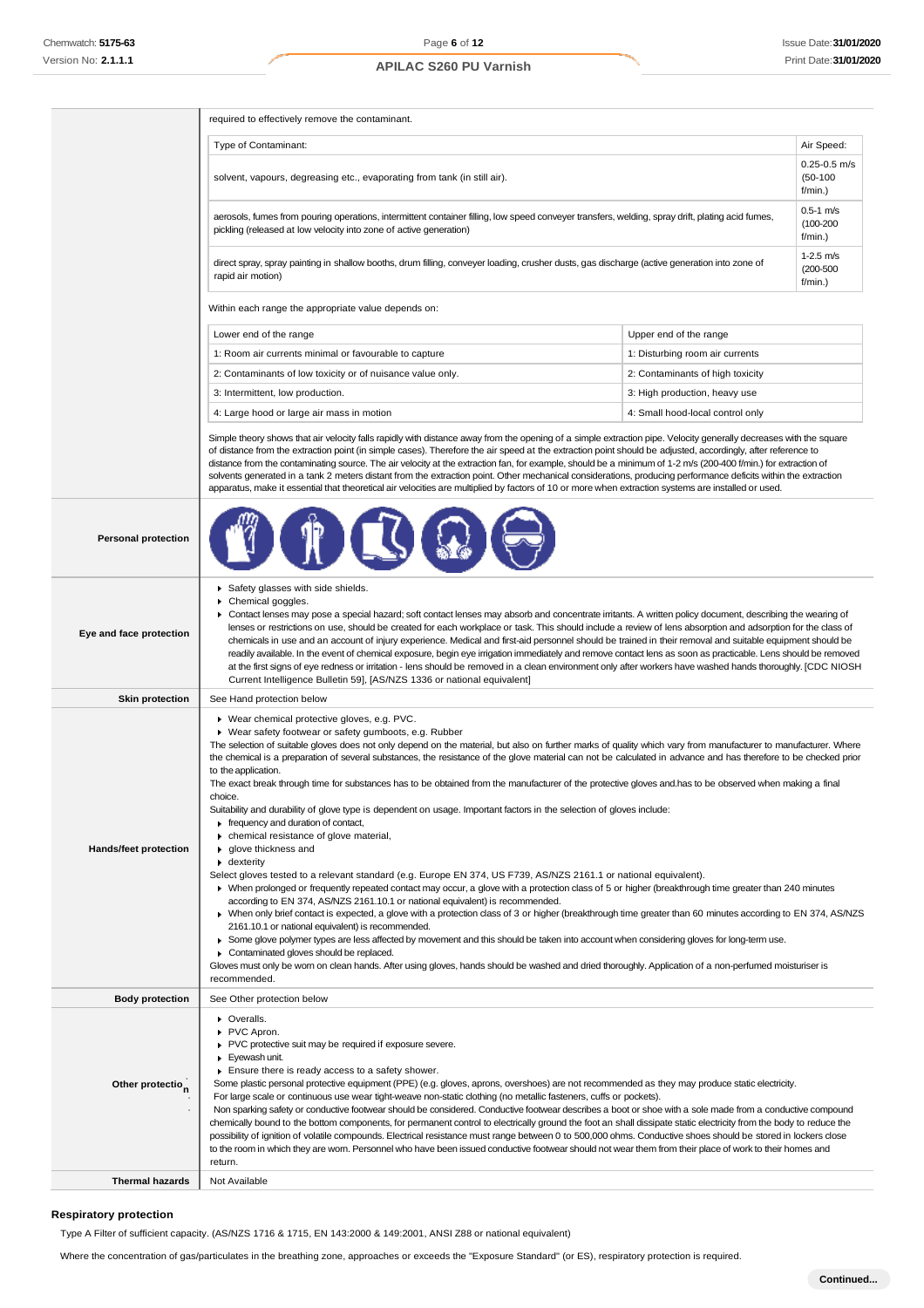Degree of protection varies with both face-piece and Class of filter; the nature of protection varies with Type of filter.

| <b>Required Minimum Protection Factor</b> | <b>Half-Face Respirator</b> | <b>Full-Face Respirator</b> | <b>Powered Air Respirator</b> |
|-------------------------------------------|-----------------------------|-----------------------------|-------------------------------|
| up to $5 \times ES$                       | A-AUS / Class 1             |                             | A-PAPR-AUS / Class 1          |
| up to $25 \times ES$                      | Air-line*                   | $A-2$                       | A-PAPR-2                      |
| up to $50 \times ES$                      |                             | $A-3$                       |                               |
| $50+ x ES$                                |                             | Air-line**                  |                               |

\* - Continuous-flow; \*\* - Continuous-flow or positive pressure demand

^ - Full-face

A(All classes) = Organic vapours, B AUS or B1 = Acid gasses, B2 = Acid gas or hydrogen cyanide(HCN), B3 = Acid gas or hydrogen cyanide(HCN), E = Sulfur dioxide(SO2), G = Agricultural chemicals, K = Ammonia(NH3), Hg = Mercury, NO = Oxides of nitrogen, MB = Methyl bromide, AX = Low boiling point organic compounds(below 65 degC)

#### **SECTION 9 PHYSICAL AND CHEMICAL PROPERTIES**

#### **Information on basic physical and chemical properties**

**Appearance** White flammable liquid; does not mix with water.|Viscosity: 78-80 KU **Physical state** Liquid **Relative density (Water = 1)**  $\sim$  1.08 **Odour** Not Available **Partition coefficient Partition coefficient n-octanol / water** Not Available **Odour threshold** Not Available **Auto-ignition temperature (°C)** Not Available **pH (as supplied)** Not Applicable **Decomposition temperature** Not Available **Melting point / freezing point** (°C) Not Available **Viscosity (cSt)** Not Available **Viscosity (cSt)** Not Available **Initial boiling point and boiling range (°C)** 135-140 **Molecular weight (g/mol)** Not Applicable **Flash point (°C)** 35 **Taste** Not Available **Evaporation rate** Not Available **Explosive properties** Not Available **Explosive properties** Not Available **Flammability** Flammable. **Communist Example 2 and Available Structures Constanting Properties** Not Available **Upper Explosive Limit (%)** Not Available **Surface Tension (dyn/cm or mN/m)** Not Available **Lower Explosive Limit (%)** Not Available **Volatile Component (%vol)** 50-60 **Vapour pressure (kPa)** <1.33 **Gas group** Not Available **Solubility in water (g/L)** Immiscible **phase in the solution (1%)** Not Applicable **Vapour density (Air = 1)** Not Available **VOC g/L** Not Available

#### **SECTION 10 STABILITY AND REACTIVITY**

| Reactivity                                 | See section 7                                                                                                                    |
|--------------------------------------------|----------------------------------------------------------------------------------------------------------------------------------|
| <b>Chemical stability</b>                  | Unstable in the presence of incompatible materials.<br>Product is considered stable.<br>Hazardous polymerisation will not occur. |
| Possibility of hazardous<br>reactions      | See section 7                                                                                                                    |
| <b>Conditions to avoid</b>                 | See section 7                                                                                                                    |
| Incompatible materials                     | See section 7                                                                                                                    |
| <b>Hazardous decomposition</b><br>products | See section 5                                                                                                                    |

## **SECTION 11 TOXICOLOGICAL INFORMATION**

#### **Information on toxicological effects**

| Inhaled | Inhalation of vapours may cause drowsiness and dizziness. This may be accompanied by sleepiness, reduced alertness, loss of reflexes, lack of co-ordination,<br>and vertigo.<br>There is some evidence to suggest that the material can cause respiratory irritation in some persons. The body's response to such irritation can cause further<br>lung damage.<br>Inhaling high concentrations of mixed hydrocarbons can cause narcosis, with nausea, vomiting and lightheadedness. Low molecular weight (C2-C12)<br>hydrocarbons can irritate mucous membranes and cause incoordination, giddiness, nausea, vertigo, confusion, headache, appetite loss, drowsiness, tremors<br>and stupor.<br>Central nervous system (CNS) depression may include general discomfort, symptoms of giddiness, headache, dizziness, nausea, anaesthetic effects, slowed<br>reaction time, slurred speech and may progress to unconsciousness. Serious poisonings may result in respiratory depression and may be fatal.<br>Inhalation of high concentrations of gas/vapour causes lung irritation with coughing and nausea, central nervous depression with headache and dizziness,<br>slowing of reflexes, fatigue and inco-ordination.<br>Exposure to white spirit may cause nausea and vertigo. |
|---------|------------------------------------------------------------------------------------------------------------------------------------------------------------------------------------------------------------------------------------------------------------------------------------------------------------------------------------------------------------------------------------------------------------------------------------------------------------------------------------------------------------------------------------------------------------------------------------------------------------------------------------------------------------------------------------------------------------------------------------------------------------------------------------------------------------------------------------------------------------------------------------------------------------------------------------------------------------------------------------------------------------------------------------------------------------------------------------------------------------------------------------------------------------------------------------------------------------------------------------------------------------------------------------|
|         | Although it has not been demonstrated that the material produces harm following inhalation, unusual routes of exposure have produced damage to the health of<br>at least one animal species.                                                                                                                                                                                                                                                                                                                                                                                                                                                                                                                                                                                                                                                                                                                                                                                                                                                                                                                                                                                                                                                                                       |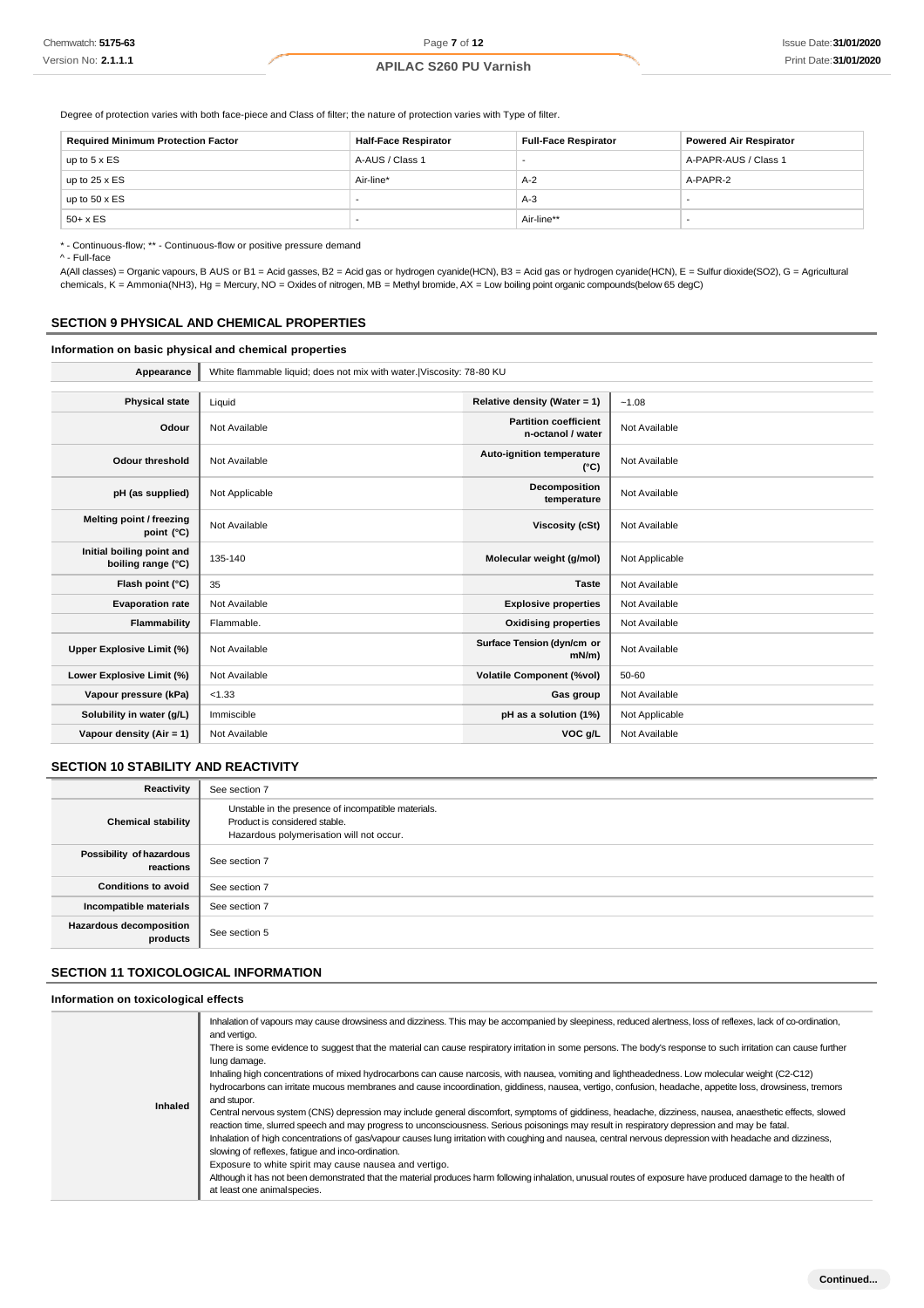| Ingestion                     | Swallowing of the liquid may cause aspiration into the lungs with the risk of chemical pneumonitis; serious consequences may result. (ICSC13733)<br>Accidental ingestion of the material may be damaging to the health of the individual.<br>Ingestion of petroleum hydrocarbons can irritate the pharynx, oesophagus, stomach and small intestine, and cause swellings and ulcers of the mucous.<br>Symptoms include a buming mouth and throat; larger amounts can cause nausea and vomiting, narcosis, weakness, dizziness, slow and shallow breathing,<br>abdominal swelling, unconsciousness and convulsions.                                                                                                                                                                                                                                                                                                                                                                                                                                                                                                                                                                                                                             |                   |  |
|-------------------------------|-----------------------------------------------------------------------------------------------------------------------------------------------------------------------------------------------------------------------------------------------------------------------------------------------------------------------------------------------------------------------------------------------------------------------------------------------------------------------------------------------------------------------------------------------------------------------------------------------------------------------------------------------------------------------------------------------------------------------------------------------------------------------------------------------------------------------------------------------------------------------------------------------------------------------------------------------------------------------------------------------------------------------------------------------------------------------------------------------------------------------------------------------------------------------------------------------------------------------------------------------|-------------------|--|
| <b>Skin Contact</b>           | Repeated exposure may cause skin cracking, flaking or drying following normal handling and use.<br>Open cuts, abraded or irritated skin should not be exposed to this material<br>Entry into the blood-stream, through, for example, cuts, abrasions or lesions, may produce systemic injury with harmful effects. Examine the skin prior to the use<br>of the material and ensure that any external damage is suitably protected.<br>Skin contact with the material may damage the health of the individual; systemic effects may result following absorption.<br>Aromatic hydrocarbons may produce sensitivity and redness of the skin. They are not likely to be absorbed into the body through the skin but branched species<br>are more likely to.<br>The material may cause moderate inflammation of the skin either following direct contact or after a delay of some time. Repeated exposure can cause contact<br>dermatitis which is characterised by redness, swelling and blistering.                                                                                                                                                                                                                                              |                   |  |
| Eye                           | Direct eye contact with petroleum hydrocarbons can be painful, and the corneal epithelium may be temporarily damaged. Aromatic species can cause irritation<br>and excessive tear secretion.<br>There is evidence that material may produce eye irritation in some persons and produce eye damage 24 hours or more after instillation. Severe inflammation<br>may be expected with pain.<br>The liquid produces a high level of eye discomfort and is capable of causing pain and severe conjunctivitis. Comeal injury may develop, with possible<br>permanent impairment of vision, if not promptly and adequately treated.                                                                                                                                                                                                                                                                                                                                                                                                                                                                                                                                                                                                                  |                   |  |
| Chronic                       | Substance accumulation, in the human body, is likely and may cause some concem following repeated or long-term occupational exposure.<br>Ample evidence exists that developmental disorders are directly caused by human exposure to the material.<br>Prolonged or repeated skin contact may cause drying with cracking, irritation and possible dermatitis following.<br>Constant or exposure over long periods to mixed hydrocarbons may produce stupor with dizziness, weakness and visual disturbance, weight loss and anaemia,<br>and reduced liver and kidney function. Skin exposure may result in drying and cracking and redness of the skin.<br>Immersion of the hands and forearms in white spirits may quickly result in inflammation of the skin and follicles. Workers exposed to white spirit have reported<br>nausea and vomiting and one worker has been reported to develop aplastic anaemia, bone marrow depression and this person later died from septicaemia.<br>There has been some concern that this material can cause cancer or mutations but there is not enough data to make an assessment.<br>Chronic solvent inhalation exposures may result in nervous system impairment and liver and blood changes. [PATTYS] |                   |  |
|                               | <b>TOXICITY</b>                                                                                                                                                                                                                                                                                                                                                                                                                                                                                                                                                                                                                                                                                                                                                                                                                                                                                                                                                                                                                                                                                                                                                                                                                               | <b>IRRITATION</b> |  |
| <b>APILAC S260 PU Varnish</b> | Not Available                                                                                                                                                                                                                                                                                                                                                                                                                                                                                                                                                                                                                                                                                                                                                                                                                                                                                                                                                                                                                                                                                                                                                                                                                                 | Not Available     |  |
|                               | <b>TOXICITY</b>                                                                                                                                                                                                                                                                                                                                                                                                                                                                                                                                                                                                                                                                                                                                                                                                                                                                                                                                                                                                                                                                                                                                                                                                                               | <b>IRRITATION</b> |  |
| naphtha petroleum, heavy,     | Dormal (rabbit) $1$ DEO: $\leq 1000$ ma/ka $\begin{bmatrix} 1 \end{bmatrix}$                                                                                                                                                                                                                                                                                                                                                                                                                                                                                                                                                                                                                                                                                                                                                                                                                                                                                                                                                                                                                                                                                                                                                                  | Not Available     |  |

| naphtna petroleum, neavy,<br>hydrodesulfurised | Dermal (rabbit) LD50: >1900 mg/kg <sup>[1]</sup>                                                                                                                                                                                | Not Available     |  |
|------------------------------------------------|---------------------------------------------------------------------------------------------------------------------------------------------------------------------------------------------------------------------------------|-------------------|--|
|                                                | Oral (rat) LD50: >4500 mg/kg <sup>[1]</sup>                                                                                                                                                                                     |                   |  |
|                                                | <b>TOXICITY</b>                                                                                                                                                                                                                 | <b>IRRITATION</b> |  |
| lead(2+) isooctanoate, basic                   | Not Available                                                                                                                                                                                                                   | Not Available     |  |
| Legend:                                        | 1. Value obtained from Europe ECHA Registered Substances - Acute toxicity 2.* Value obtained from manufacturer's SDS. Unless otherwise specified data<br>extracted from RTECS - Register of Toxic Effect of chemical Substances |                   |  |

| No significant acute toxicological data identified in literature search.<br>Studies indicate that normal, branched and cyclic paraffins are absorbed from the mammalian gastrointestinal tract and that the absorption of n-paraffins is<br>inversely proportional to the carbon chain length, with little absorption above C30. With respect to the carbon chain lengths likely to be present in mineral oil,<br>n-paraffins may be absorbed to a greater extent that iso- or cyclo-paraffins.                                                                                                                                                                                                                                                                                                                                                                                                                                                                                                                                                                                                                                                                                                                                                                                                                                                                                                                                                                                                                                                                                                                                                                                                                                                                                                                                                                                                                                                                                                                                                                                                                                                                                                                                                                                                                                                                                                                                                                                                                                                                                                                                  |  |
|----------------------------------------------------------------------------------------------------------------------------------------------------------------------------------------------------------------------------------------------------------------------------------------------------------------------------------------------------------------------------------------------------------------------------------------------------------------------------------------------------------------------------------------------------------------------------------------------------------------------------------------------------------------------------------------------------------------------------------------------------------------------------------------------------------------------------------------------------------------------------------------------------------------------------------------------------------------------------------------------------------------------------------------------------------------------------------------------------------------------------------------------------------------------------------------------------------------------------------------------------------------------------------------------------------------------------------------------------------------------------------------------------------------------------------------------------------------------------------------------------------------------------------------------------------------------------------------------------------------------------------------------------------------------------------------------------------------------------------------------------------------------------------------------------------------------------------------------------------------------------------------------------------------------------------------------------------------------------------------------------------------------------------------------------------------------------------------------------------------------------------------------------------------------------------------------------------------------------------------------------------------------------------------------------------------------------------------------------------------------------------------------------------------------------------------------------------------------------------------------------------------------------------------------------------------------------------------------------------------------------------|--|
| The major classes of hydrocarbons have been shown to be well absorbed by the gastrointestinal tract in various species. In many cases, the hydrophobic<br>hydrocarbons are ingested in association with dietary lipids. The dependence of hydrocarbon absorption on concomitant triglyceride digestion and<br><b>APILAC S260 PU Varnish</b><br>absorption, is known as the "hydrocarbon continuum hypothesis", and asserts that a series of solubilising phases in the intestinal lumen, created by dietary<br>triglycerides and their digestion products, afford hydrocarbons a route to the lipid phase of the intestinal absorptive cell (enterocyte) membrane. While some<br>hydrocarbons may traverse the mucosal epithelium unmetabolised and appear as solutes in lipoprotein particles in intestinal lymph, there is evidence that most<br>hydrocarbons partially separate from nutrient lipids and undergo metabolic transformation in the enterocyte. The enterocyte may play a major role in<br>determining the proportion of an absorbed hydrocarbon that, by escaping initial biotransformation, becomes available for deposition in its unchanged form in<br>peripheral tissues such as adipose tissue, or in the liver.                                                                                                                                                                                                                                                                                                                                                                                                                                                                                                                                                                                                                                                                                                                                                                                                                                                                                                                                                                                                                                                                                                                                                                                                                                                                                                                                                                                           |  |
| No significant acute toxicological data identified in literature search.<br>for petroleum:<br>This product contains benzene which is known to cause acute myeloid leukaemia and n-hexane which has been shown to metabolize to compounds which are<br>neuropathic.<br>This product contains toluene. There are indications from animal studies that prolonged exposure to high concentrations of toluene may lead to hearing loss.<br>This product contains ethyl benzene and naphthalene from which there is evidence of tumours in rodents<br>Carcinogenicity: Inhalation exposure to mice causes liver tumours, which are not considered relevant to humans. Inhalation exposure to rats causes kidney<br>tumours which are not considered relevant to humans.<br>Mutagenicity: There is a large database of mutagenicity studies on gasoline and gasoline blending streams, which use a wide variety of endpoints and give<br>predominantly negative results. All in vivo studies in animals and recent studies in exposed humans (e.g. petrol service station attendants) have shown negative<br><b>NAPHTHA PETROLEUM.</b><br>results in mutagenicity assays.<br>HEAVY.<br>Reproductive Toxicity: Repeated exposure of pregnant rats to high concentrations of toluene (around or exceeding 1000 ppm) can cause developmental<br><b>HYDRODESULFURISED</b><br>effects, such as lower birth weight and developmental neurotoxicity, on the foetus. However, in a two-generation reproductive study in rats exposed to gasoline<br>vapour condensate, no adverse effects on the foetus were observed.<br>Human Effects: Prolonged/ repeated contact may cause defatting of the skin which can lead to dermatitis and may make the skin more susceptible to irritation<br>and penetration by other materials.<br>Lifetime exposure of rodents to gasoline produces carcinogenicity although the relevance to humans has been questioned. Gasoline induces kidney cancer in<br>male rats as a consequence of accumulation of the alpha2-microglobulin protein in hyaline droplets in the male (but not female) rat kidney. Such abnormal<br>accumulation represents lysosomal overload and leads to chronic renal tubular cell degeneration, accumulation of cell debris, mineralisation of renal medullary<br>tubules and necrosis. A sustained regenerative proliferation occurs in epithelial cells with subsequent neoplastic transformation with continued exposure. The<br>alpha2-microglobulin is produced under the influence of hormonal controls in male rats but not in females and, more importantly, not in humans. |  |
| LEAD(2+) ISOOCTANOATE,<br>No significant acute toxicological data identified in literature search.<br><b>BASIC</b>                                                                                                                                                                                                                                                                                                                                                                                                                                                                                                                                                                                                                                                                                                                                                                                                                                                                                                                                                                                                                                                                                                                                                                                                                                                                                                                                                                                                                                                                                                                                                                                                                                                                                                                                                                                                                                                                                                                                                                                                                                                                                                                                                                                                                                                                                                                                                                                                                                                                                                               |  |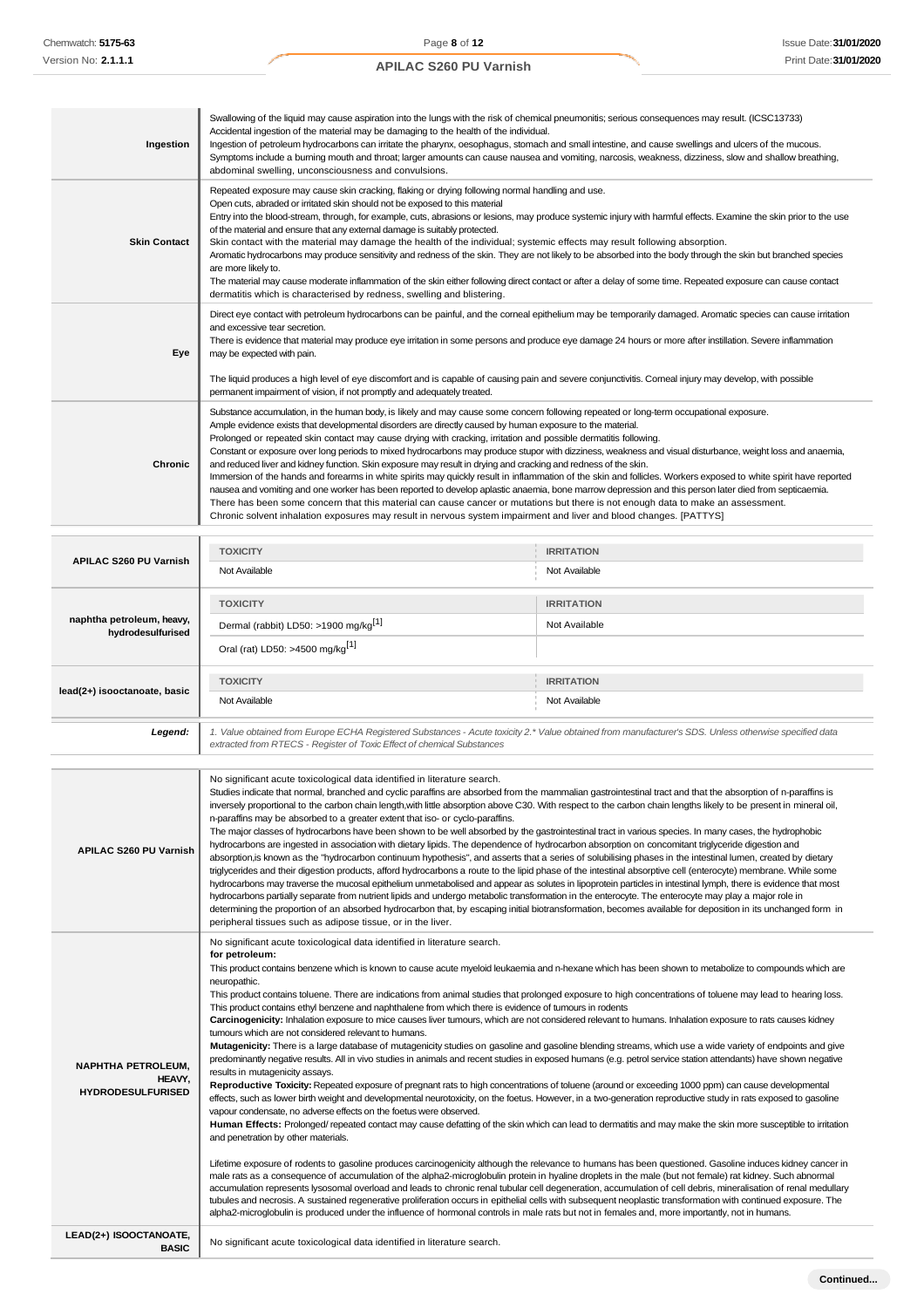| <b>Acute Toxicity</b>                       | D       | Carcinogenicity                 | ∾                                                                                                                                                                                                                            |
|---------------------------------------------|---------|---------------------------------|------------------------------------------------------------------------------------------------------------------------------------------------------------------------------------------------------------------------------|
| <b>Skin Irritation/Corrosion</b>            | $\circ$ | Reproductivity                  | ✔                                                                                                                                                                                                                            |
| <b>Serious Eye</b><br>Damage/Irritation     | N       | <b>STOT - Single Exposure</b>   | $\checkmark$                                                                                                                                                                                                                 |
| <b>Respiratory or Skin</b><br>sensitisation | D       | <b>STOT - Repeated Exposure</b> | $\checkmark$                                                                                                                                                                                                                 |
| <b>Mutagenicity</b>                         | ◡       | <b>Aspiration Hazard</b>        | v                                                                                                                                                                                                                            |
|                                             |         | Legend:                         | $\blacktriangleright$ - Data available but does not fill the criteria for classification<br>$\blacktriangleright$ - Data required to make classification available<br>$\bigcirc$ – Data Not Available to make classification |

#### **SECTION 12 ECOLOGICAL INFORMATION**

#### **Toxicity**

| Ingredient                                     | <b>Endpoint</b> | <b>Test Duration</b> | <b>Species</b> | Value   | Source         |
|------------------------------------------------|-----------------|----------------------|----------------|---------|----------------|
| naphtha petroleum, heavy,<br>hvdrodesulfurised | <b>EC50</b>     | 96                   | Not Applicable | 640ma/L | Not Applicable |

#### Toxic to aquatic organisms, may cause long-term adverse effects in the aquatic environment.

Do NOT allow product to come in contact with surface waters or to intertidal areas below the mean high water mark. Do not contaminate water when cleaning equipment or disposing of equipment wash-waters

Wastes resulting from use of the product must be disposed of on site or at approved waste sites.

When spilled this product may act as a typical oil, causing a film, sheen, emulsion or sludge at or beneath the surface of the body of water. The oil film on water surface may physically affect the aquatic organisms, due to the interruption of the

oxygen transfer between the air and the water

Oils of any kind can cause:

drowning of water-fowl due to lack of buoyancy, loss of insulating capacity of feathers, starvation and vulnerability to predators due to lack of mobility

lethal effects on fish by coating gill surfaces, preventing respiration

asphyxiation of benthic life forms when floating masses become engaged with surface debris and settle on the bottom and

adverse aesthetic effects of fouled shoreline and beaches

In case of accidental releases on the soil, a fine film is formed on the soil, which prevents the plant respiration process and the soil particle saturation. It may cause deep water infestation. For Aromatic Substances Series:

Environmental Fate: Large, molecularly complex polycyclic aromatic hydrocarbons, or PAHs, are persistent in the environment longer than smaller PAHs.

Atmospheric Fate: PAHs are 'semi-volatile substances" which can move between the atmosphere and the Earth's surface in repeated, temperature-driven cycles of deposition and volatilization. Terrestrial Fate: BTEX compounds have the potential to move through soil and contaminate ground water, and their vapors are highly flammable and explosive.

Ecotoxicity - Within an aromatic series, acute toxicity increases with increasing alkyl substitution on the aromatic nucleus. The order of most toxic to least in a study using grass shrimp and brown shrimp was dimethylnaphthalenes > methylnaphthalenes >naphthalenes. Anthrcene is a phototoxic PAH. UV light greatly increases the toxicity of anthracene to bluegill sunfish. Biological resources in strong sunlight are at more risk than those that are not. PAHs in general are more frequently associated with chronic risks.

For Hydrocarbons: log Kow 1. BCF~10.

For Aromatics: log Kow 2-3.

BCF 20-200. For C5 and greater alkanes: log Kow 3-4.5. BCF 100-1,500.

For Alkanes, Benzene, Toluene, Ethylbenzene, Xylene (BTEX):

Environmental Fate: Microbes found in many natural settings (e.g., soils, groundwater, ponds) have been shown to be capable of degrading organic compounds. Some hydrocarbons will become associated with marine sediments likely to be spread over a fairly wide area of sea floor. Under aerobic conditions, hydrocarbons degrade to water and carbon dioxide, while under anaerobic processes, they produce water, methane and carbon dioxide. Anaerobic degradation is slower than aerobic. Biodegradation can eliminate the contaminants without dispersing them throughout the environment. The rate of hydrocarbon degradation depends on the chemical composition of the product released to the environment as well as site-specific environmental factors. Hydrocarbons with condensed ring structures, such as PAHs (polycyclic aromatic hydrocarbons) with four or more rings, have been shown to be relatively resistant to biodegradation. PAHs with only 2 or 3 rings (e.g., naphthalene, anthracene) are more easily biodegraded. In almost all cases, the presence of oxygen is essential for effective biodegradation. Straight chain hydrocarbons and aromatics degrade more readily than highly branched aliphatic compounds. The n-alkanes, n-alkyl aromatics, and the aromatics in the C10-C22 range are the most readily biodegradable; n-alkanes, n-alkyl aromatics, and aromatics in the C5-C9 range are biodegradable at low concentrations by some microorganisms, but are generally preferentially removed by volatilization and thus are unavailable in most environments; n-alkanes in the C1-C4 ranges are biodegradable only by a narrow range of specialized hydrocarbon degraders; n-alkanes, n-alkyl aromatics, and aromatics above C22 are generally not available to degrading microorganisms. The ideal pH range to promote biodegradation is close to neutral (6-8). For most species, the optimal pH is slightly alkaline, that is, greater than 7. Generally, as the temperature increases, biological activity tends to increase up to a temperature where enzyme denaturation occurs.

Atmospheric Fate: Alkanes, isoalkanes, and cycloalkanes have half-lives on the order of 1-10 days, whereas alkenes, cycloalkenes, and substituted benzenes have half-lives of 1 day or less. Photochemical oxidation products include aldehydes, hydroxy compounds, nitro compounds, and peroxyacyl nitrates. Alkenes, certain substituted aromatics, and naphthalene are potentially susceptible to direct photolysis.

Aquatic Fate: Volatilization half-life predicted as 7 days (ponds), 1.5 days (rivers), 6 days (lakes). Volatilization rate of naphthalene and its substituted derivatives estimated to be slower. The lower molecular weight hydrocarbons are expected to form a "slick" on the surface of waters after release in calm seas which is expected to evaporate and enter the atmosphere where it will be degraded through reaction with hydroxy radicals. Ecotoxicity: Effects on freshwater/saltwater organisms: Hydrocarbons are hydrophobic. Such substances produce toxicity in aquatic organisms by a mechanism referred to as "non-polar narcosis" or "baseline" toxicity. Toxic effects are often observed in species such as blue mussel, water fleas, freshwater green algae, marine copepods and amphipods.

Drinking Water Standards: hydrocarbon total: 10 ug/l (UK max.). **DO NOT** discharge into sewer or waterways.

#### **Persistence and degradability**

| Ingredient | Persistence: Water/Soil               | Persistence: Air                      |  |
|------------|---------------------------------------|---------------------------------------|--|
|            | No Data available for all ingredients | No Data available for all ingredients |  |

**Bioaccumulative potential**

| Ingredient       | <b>Bioaccumulation</b>                |
|------------------|---------------------------------------|
|                  | No Data available for all ingredients |
| Mahility in aail |                                       |

### **Mobility in soil**

| Ingredient | <b>Mobility</b>                        |
|------------|----------------------------------------|
|            | N∩<br>l inaredients<br>$\sim$ overland |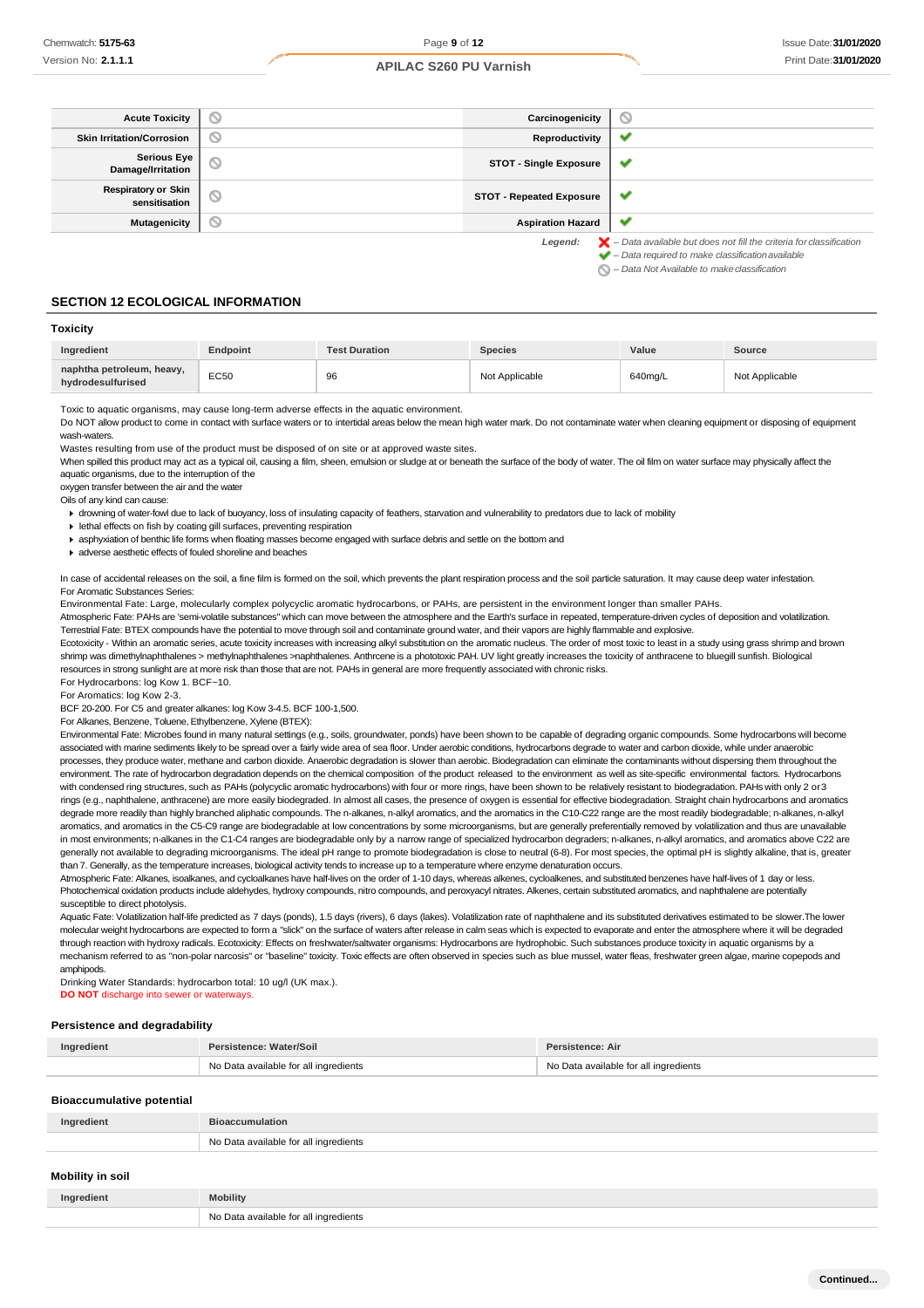# **SECTION 13 DISPOSAL CONSIDERATIONS**

| Waste treatment methods    |                                                                                                                                                                      |
|----------------------------|----------------------------------------------------------------------------------------------------------------------------------------------------------------------|
|                            | Containers may still present a chemical hazard/danger when empty.                                                                                                    |
|                            | Return to supplier for reuse/ recycling if possible.                                                                                                                 |
|                            | Otherwise:                                                                                                                                                           |
|                            | If container can not be cleaned sufficiently well to ensure that residuals do not remain or if the container cannot be used to store the same product, then          |
|                            | puncture containers, to prevent re-use, and bury at an authorised landfill.                                                                                          |
|                            | • Where possible retain label warnings and SDS and observe all notices pertaining to the product.                                                                    |
|                            | Legislation addressing waste disposal requirements may differ by country, state and/ or territory. Each user must refer to laws operating in their area. In some     |
|                            | areas, certain wastes must be tracked.                                                                                                                               |
|                            | A Hierarchy of Controls seems to be common - the user should investigate:                                                                                            |
|                            | • Reduction                                                                                                                                                          |
|                            | Reuse                                                                                                                                                                |
|                            | $\blacktriangleright$ Recycling                                                                                                                                      |
| <b>Product / Packaging</b> | • Disposal (if all else fails)                                                                                                                                       |
| disposal                   | This material may be recycled if unused, or if it has not been contaminated so as to make it unsuitable for its intended use. If it has been contaminated, it may be |
|                            | possible to reclaim the product by filtration, distillation or some other means. Shelf life considerations should also be applied in making decisions of this type.  |
|                            | Note that properties of a material may change in use, and recycling or reuse may not always be appropriate.                                                          |
|                            | DO NOT allow wash water from cleaning or process equipment to enter drains.                                                                                          |
|                            | It may be necessary to collect all wash water for treatment before disposal.                                                                                         |
|                            | In all cases disposal to sewer may be subject to local laws and regulations and these should be considered first.                                                    |
|                            | • Where in doubt contact the responsible authority.                                                                                                                  |
|                            | Recycle wherever possible.                                                                                                                                           |
|                            | Consult manufacturer for recycling options or consult local or regional waste management authority for disposal if no suitable treatment or disposal facility        |
|                            | can be identified.                                                                                                                                                   |
|                            | ► Dispose of by: burial in a land-fill specifically licenced to accept chemical and / or pharmaceutical wastes or Incineration in a licenced apparatus (after        |
|                            | admixture with suitable combustible material).                                                                                                                       |
|                            | • Decontaminate empty containers. Observe all label safeguards until containers are cleaned and destroyed.                                                           |

# **SECTION 14 TRANSPORT INFORMATION**

# **Labels Required Marine Pollutant**

#### **Land transport (UN)**

| <b>UN number</b>             | 1263                                                                                                                                                                                          |
|------------------------------|-----------------------------------------------------------------------------------------------------------------------------------------------------------------------------------------------|
| Packing group                | Ш                                                                                                                                                                                             |
| UN proper shipping name      | PAINT (including paint, lacquer, enamel, stain, shellac, varnish, polish, liquid filler and liquid lacquer base) or PAINT RELATED MATERIAL (including paint<br>thinning or reducing compound) |
| <b>Environmental hazard</b>  | No relevant data                                                                                                                                                                              |
| Transport hazard class(es)   | 3<br>Class<br>Subrisk<br>Not Applicable                                                                                                                                                       |
| Special precautions for user | Special provisions<br>163;223;367<br>5 L<br>Limited quantity                                                                                                                                  |

# **Air transport (ICAO-IATA / DGR)**

| <b>UN number</b>             | 1263                                                                                   |                                                                                                                                                                       |                            |  |
|------------------------------|----------------------------------------------------------------------------------------|-----------------------------------------------------------------------------------------------------------------------------------------------------------------------|----------------------------|--|
| Packing group                | Ш                                                                                      |                                                                                                                                                                       |                            |  |
| UN proper shipping name      | reducing compounds)                                                                    | Paint (including paint, lacquer, enamel, stain, shellac, varnish, polish, liquid filler and liquid lacquer base); Paint related material (including paint thinning or |                            |  |
| <b>Environmental hazard</b>  | No relevant data                                                                       |                                                                                                                                                                       |                            |  |
| Transport hazard class(es)   | <b>ICAO/IATA Class</b><br>ICAO / IATA Subrisk<br><b>ERG Code</b>                       | 3<br>Not Applicable<br>3L                                                                                                                                             |                            |  |
| Special precautions for user | Special provisions<br>Cargo Only Packing Instructions<br>Cargo Only Maximum Qty / Pack |                                                                                                                                                                       | A3 A72 A192<br>366<br>220L |  |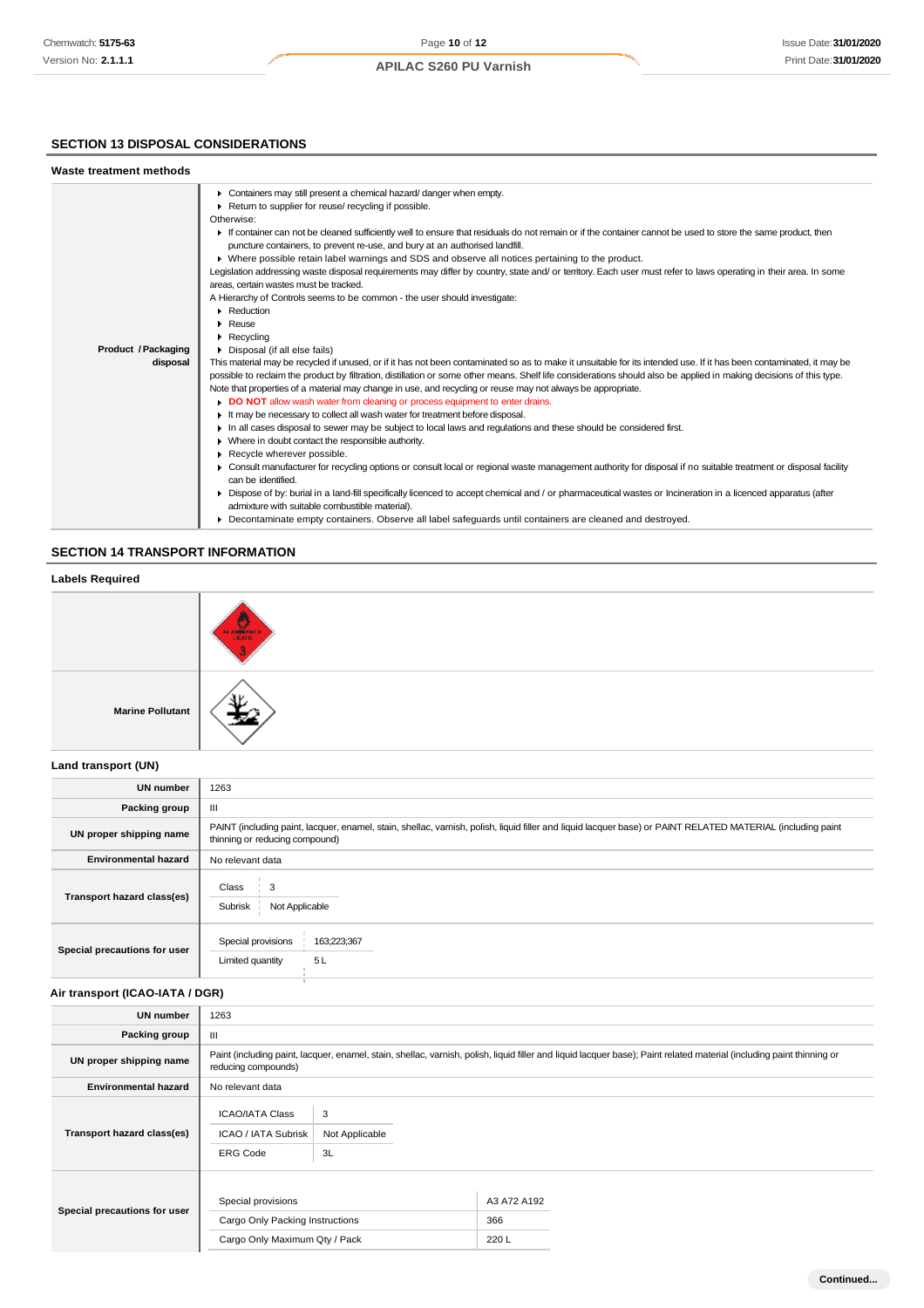|  | Passenger and Cargo Packing Instructions                  | 355             |
|--|-----------------------------------------------------------|-----------------|
|  | Passenger and Cargo Maximum Qty / Pack                    | 60 L            |
|  | Passenger and Cargo Limited Quantity Packing Instructions | Y344            |
|  | Passenger and Cargo Limited Maximum Qty / Pack            | 10 <sub>L</sub> |

#### **Sea transport (IMDG-Code / GGVSee)**

| <b>UN number</b>             | 1263                                                                                                                                                                                          |  |  |  |
|------------------------------|-----------------------------------------------------------------------------------------------------------------------------------------------------------------------------------------------|--|--|--|
| Packing group                | Ш                                                                                                                                                                                             |  |  |  |
| UN proper shipping name      | PAINT (including paint, lacquer, enamel, stain, shellac, varnish, polish, liquid filler and liquid lacquer base) or PAINT RELATED MATERIAL (including paint<br>thinning or reducing compound) |  |  |  |
| <b>Environmental hazard</b>  | Marine Pollutant                                                                                                                                                                              |  |  |  |
| Transport hazard class(es)   | <b>IMDG Class</b><br>3<br><b>IMDG Subrisk</b><br>Not Applicable                                                                                                                               |  |  |  |
| Special precautions for user | $F-E$ , S-E<br><b>EMS Number</b><br>163 223 955<br>Special provisions<br><b>Limited Quantities</b><br>5L                                                                                      |  |  |  |

#### **Transport in bulk according to Annex II of MARPOL 73 / 78 and the IBC code**

| Source                                                                                | Ingredient                                  | <b>Pollution Category</b> |
|---------------------------------------------------------------------------------------|---------------------------------------------|---------------------------|
| IMO MARPOL 73/78 (Annex<br>II) - List of Noxious Liquid<br>Substances Carried in Bulk | naphtha petroleum, heavy, hydrodesulfurised |                           |

#### **SECTION 15 REGULATORY INFORMATION**

#### **Safety, health and environmental regulations / legislation specific for the substance or mixture**

# **NAPHTHA PETROLEUM, HEAVY, HYDRODESULFURISED(64742-82-1) IS FOUND ON THE FOLLOWING REGULATORY LISTS** Singapore Permissible Exposure Limits of Toxic Substances

# **LEAD(2+) ISOOCTANOATE, BASIC(91671-83-9) IS FOUND ON THE FOLLOWING REGULATORY LISTS**

#### Not Applicable

| <b>National Inventory</b>               | <b>Status</b>                                                                                                                                                                                |
|-----------------------------------------|----------------------------------------------------------------------------------------------------------------------------------------------------------------------------------------------|
| Australia - AICS                        | Y                                                                                                                                                                                            |
| Canada - DSL                            | N (lead(2+) isooctanoate, basic)                                                                                                                                                             |
| Canada - NDSL                           | N (naphtha petroleum, heavy, hydrodesulfurised; lead(2+) isooctanoate, basic)                                                                                                                |
| China - IECSC                           | Y                                                                                                                                                                                            |
| Europe - EINEC / ELINCS /<br><b>NLP</b> | Y                                                                                                                                                                                            |
| Japan - ENCS                            | N (naphtha petroleum, heavy, hydrodesulfurised; lead(2+) isooctanoate, basic)                                                                                                                |
| Korea - KECI                            | N (lead(2+) isooctanoate, basic)                                                                                                                                                             |
| New Zealand - NZIoC                     | Υ                                                                                                                                                                                            |
| Philippines - PICCS                     | N (lead(2+) isooctanoate, basic)                                                                                                                                                             |
| <b>USA - TSCA</b>                       | N (lead(2+) isooctanoate, basic)                                                                                                                                                             |
| Legend:                                 | $Y = All$ ingredients are on the inventory<br>$N = Not$ determined or one or more ingredients are not on the inventory and are not exempt from listing(see specific ingredients in brackets) |

## **SECTION 16 OTHER INFORMATION**

#### **Other information**

# **Ingredients with multiple cas numbers**

| Name                                           | CAS No                  |
|------------------------------------------------|-------------------------|
| naphtha petroleum, heavy,<br>hydrodesulfurised | 64742-82-1., 8052-41-3. |
|                                                |                         |

Classification of the preparation and its individual components has drawn on official and authoritative sources as well as independent review by the Chemwatch Classification committee using available literature references.

A list of reference resources used to assist the committee may be found at:

[www.chemwatch.net](http://www.chemwatch.net/)

The (M)SDS is a Hazard Communication tool and should be used to assist in the Risk Assessment. Many factors determine whether the reported Hazards are Risks in the workplace or other settings. Risks may be determined by reference to Exposures Scenarios. Scale of use, frequency of use and current or available engineering controls must be considered.